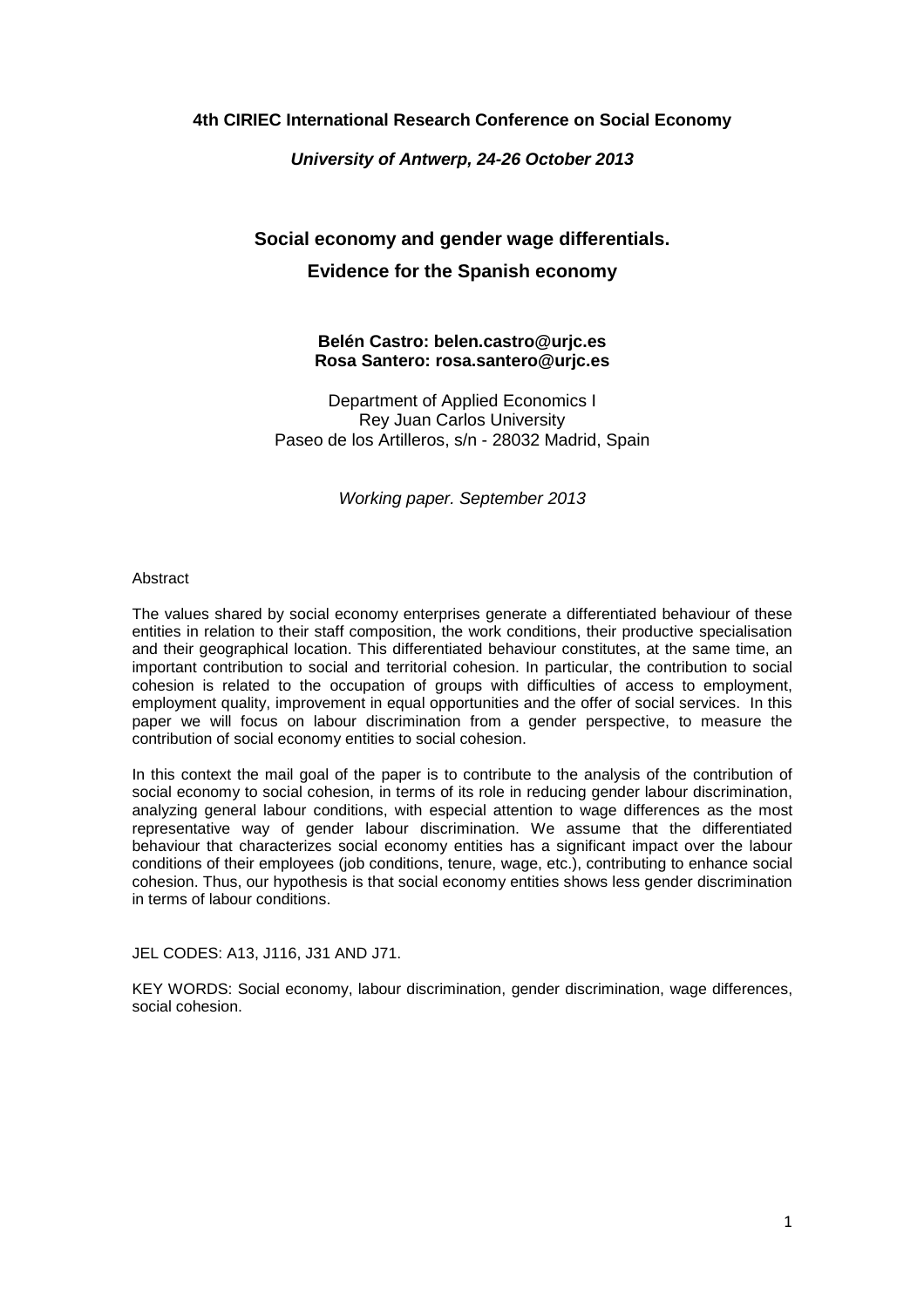## **1. Introduction**

The values shared by social economy enterprises generate a differentiated behaviour of these entities in relation to their staff composition, the work conditions, their productive specialisation and their geographical location. This differentiated behaviour constitutes, at the same time, an important contribution to social and territorial cohesion. In particular, the contribution to social cohesion is related to the occupation of groups with difficulties of access to employment, employment quality, improvement in equal opportunities and the offer of social services. In this paper we will focus on labour discrimination from a gender perspective, to measure the contribution of social economy entities to social cohesion.

The goal of this paper is in line with the literature dealing with the empirical analysis of the relevance and contribution of Social Economy. The empirical literature approach is affected by the lack of differentiated statistical information related to Social Economy entities, in part due to the difficulty in defining Social Economy entities from an applied point of view and in part due to the difficulty in defining, again from an empirical point of view, the contribution of Social Economy to the society and economy of a country.

In fact the main contribution to the literature of this work is the advance in the analysis of contribution of Social Economy to social cohesion throughout improvement of gender equality in workplace. Only Leete (2000) for US and Narcy (2006) and Etienne and Narcy (2010) for France study gender equality in labour conditions, and like us, they focus on wages, finding less discrimination in non-profit entities. In this context, the analysis of the Spanish case offers an interesting opportunity due to the importance of social economy entities in spanish economy and the existence of an official delimitation included in the Social Economy law (Ley 5/2011 de Economía Social). To our knowledge there is no previous study of this type for Spain and thus, we intend to foster the research in this file.

In this context the mail goal of the paper is to contribute to the analysis of the contribution of social economy to social cohesion, in terms of its role in reducing gender labour discrimination, analyzing general labour conditions and also focusing in wage differences as the most representative way of gender labour discrimination. We identify the Social Economy for the Spanish case and design a control group in order to test if the differentiated behaviour that characterizes social economy entities has a significant impact over the labour conditions of their employees (job conditions, tenure, wage, etc.), contributing to enhance social cohesion.

In first term, labour conditions will be analyzed from a gender perspective, to obtain a general picture of the differences in labour conditions, both in social economy entities and control group. We then focus on wage differences, comparing the situation in both groups of entities considered. We apply Oaxaca (1973) and Blinder (1973) type decomposition of wage gap to analyze the gender wage gap and compare the results for Social Economy and control group.

Preliminary results obtained when comparing the Oaxaca-Blinder outcomes for Social Economy entities with those related to profit seeking firms show that both, the level of wage differences and the contribution of discrimination to that differences, is lower in social economy entities.

The rest of the paper is organized as follows, we first summarize the literature related to assessing the relevance and impact of Social Economy in a country. Section three describes the methodology used, section four presents the results and finally, we summarize the main conclusions and future lines of research.

## **2. Theoretical framework**

The existing literature related to the impact of the social economy usually focus on some "family", mainly cooperatives, and on the impact of an economic nature, mainly the direct impact, in terms of economic activity and employment generated, such as the works for Italy (Guerreri et. al. 1992), France (Defourny, 1990; Huntzinger, 1994), United Kingdom (Jefferis and Mason, 1990; Cornforth and Thomas, 1995), Spain (Díaz, 2000; Cubedo, 2006; Díaz and Marcuello, 2010 and Martinez et al., 2011), Portugal (Bartlett and Pridham, 1991) and Holland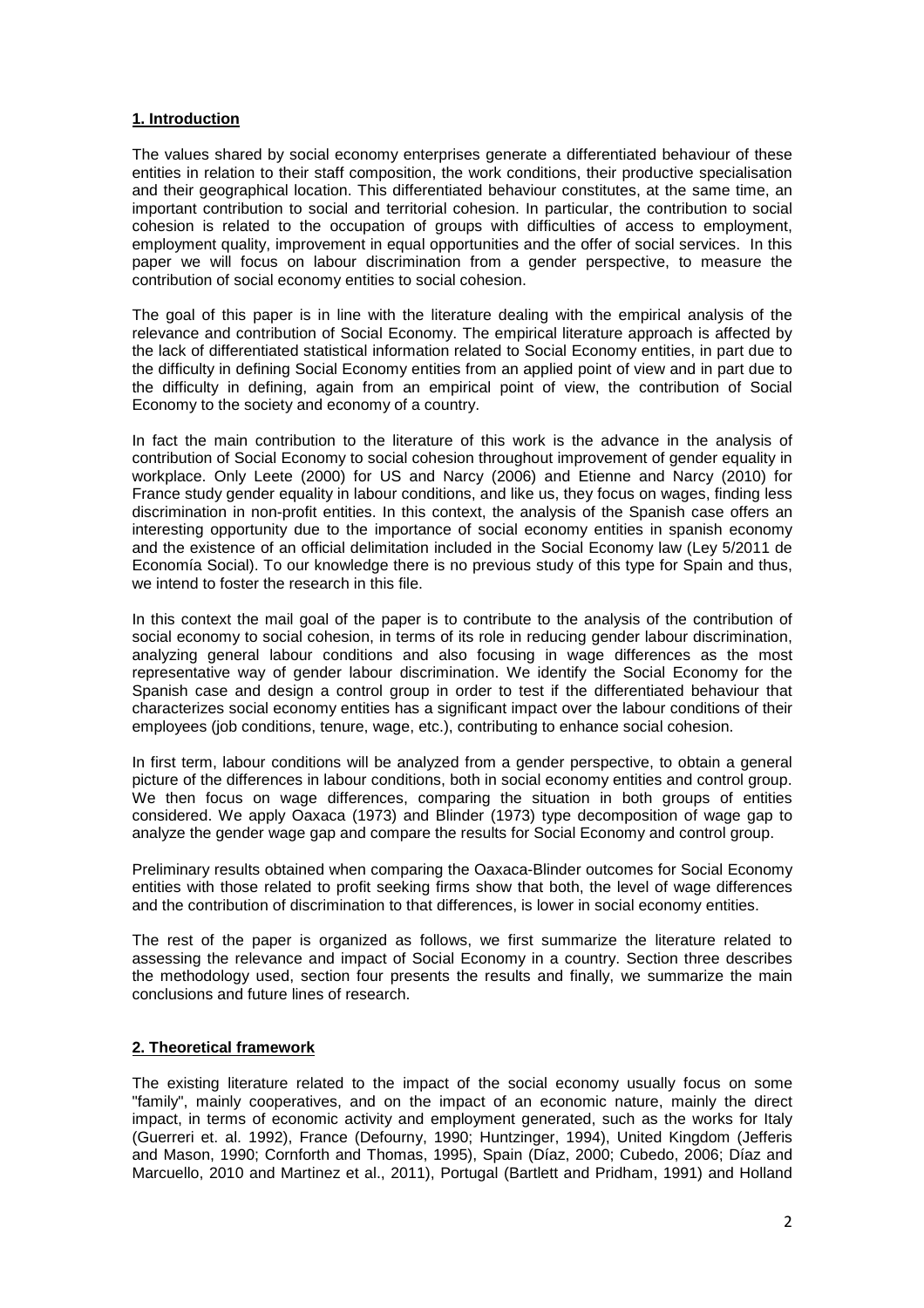(Voets, 1990). Deller et. al. (2009), analyzes the turnover, salary remunerations and number of jobs in cooperatives in United States, considering both the economic impact as well as the indirect and induced impact, utilising the input-output analysis. The research related to the importance of social economy usually offer a general overview of their economic situation, but there are, however, very few studies related to the social and economic impact of the values of the social economy enterprises. The works that opt for a global perspective are scarce and are usually analysing the figures of the sector from a global perspective (Chaves and Monzon, 2007).

Focusing on the employment analysis for Spain, it is worth mentioning the works of Díaz (2000), who analyze the employment stability within the cooperatives, and Grávalos and Pomares (2001), who demonstrate the emergence of an employment shelter effect in the cooperatives, comparing the relation existing between the creation of employment in these entities with the trend of the unemployment rate. In a subsequent study, Díaz and Marcuello (2010) analyse the economic impact of the cooperatives on employment stability, reaching similar conclusions as those of Díaz (2000), namely, the employment of cooperatives becomes more stable to the extent in which its elasticity, with regard to the GDP, is lower than one (less sensitive to variations in the GDP), as opposed to total employment, whose elasticity is greater. Martinez et al (2011) focus on the assessment of the "social utility" generated by the social economy, beyond the direct contribution to economic activity and employment, finding positive contribution to social cohesion when compared with profit seeking firms.

These studies have made it possible to visualise important effects, such as the weight of employment of the social economy (cooperatives mainly) upon total employment, its degree of stability, the trend of its salaries and the generation of social utility. But up to the moment the literature hasn´t focus on social cohesion in terms of equality of opportunities from a gender perspective. In fact, the gender perspective haven´t been explored for Spain, existing some international literature such us Benz (2005), Handy and Katz, (1998), dealing with motivation and wage in nonprofits institutions, but without focusing on a gender perspective. Only Leete (2000) for US and Narcy (2006) and Etienne and Narcy (2010) for France analyze the labour conditions in non profits entities using a gender perspective to study the level of discrimination compared to other type of entities. Leete (2000) and Narcy (2006) compare the average wage differences of nonprofit and for-profit firms, whereas Etienne and Narcy (2010) deeply study the french case for the complete wage distribution using quantile regressions, finding less gender wage discrimination even when controlling for the wage distribution.

Finally, although there is no previous literature on the particular hypothesis of this paper for Spain, there is an increasing body of applied works dealing with gender wage discrimination. Most of them conclude that women earn 20%-30% less than homogeneous male workers (Moreno et al, 1996; Pérez and Hidalgo, 2000; Oliver, 2005; Hospido and Bonhomme, 2013), and actually, the gender gap go beyond 30% for high qualified workers (Martínez et al, 2011). There is no agreement on the evolution of this gap, while for Martín and Zarapuz (2000) it has shirked from 1996 to 1999, the opposite conclusion is reached reviewing De Cabo and Garzón (2007) for the period 1995-2000.

In terms of discrimination analysis, meaning the proportion of the gap that can't be attributed to differences in key observable variables in terms of retribution such as educational attainment, tenure, industry, qualification and so on, there are no conclusive results. Moreno et al, (1996) conclude that 35% of the gender wage gap results from female labor discrimination, but that gap increases in other studies like Aláez y Ulibarri (1999), with a discrimination that would account for 60% of wage differences, Pérez and Hidalgo (2000), whose estimation is 50%, Gardeazabal y Ugidos (2005), 75%, and García y Morales (2006), 83%. Thus, there is a general agreement on the existence of gender wage discrimination but not in terms of the magnitude of that discrimination.

## **3. Methodology**

The analysis of gender differences in labour conditions is based on a twofold approach. In first term for each subset (social economy and non-social economy) differences by gender in labour conditions are analyzed to identify their sign and significance.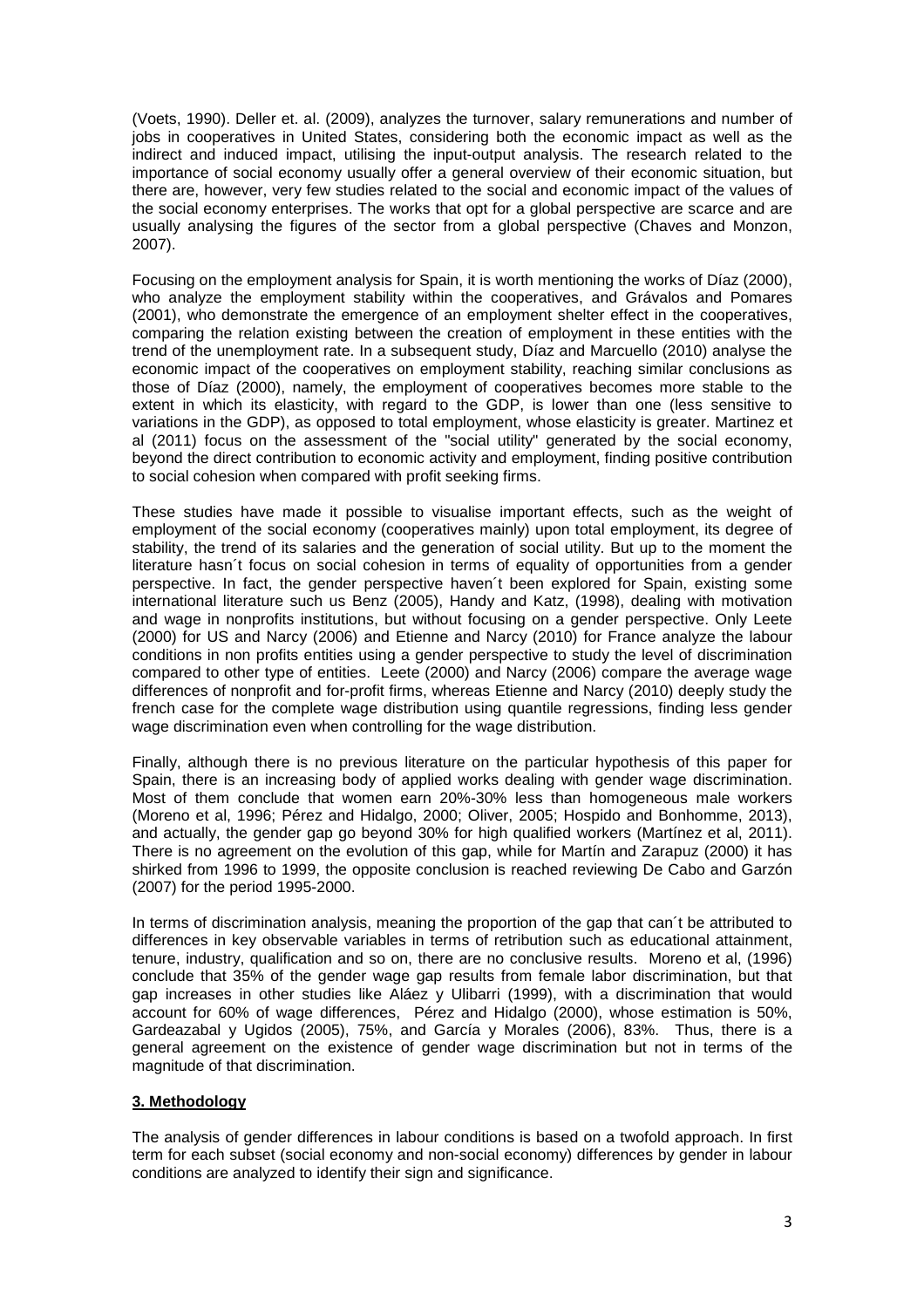Although we have chosen to focus on wage differences as they are one of the main ways of gender discrimination, we start by analyzing gender differences in a set of labour conditions as a general framework to understand the global impact of social economy over social cohesion. For that purpose we compare labour conditions in terms of type of contract, tenure (as a way of measuring the stability in job position) and wages for social economy and control group subsets.

We perform a comparative analysis of labor conditions in which using the control group we will test if the manipulation of the independent variable (pertaining or not to social economy) generates a significant difference in certain dependent variables related to equal gender opportunities (type of contract, tenure and wages) comparing gender differences in both subsets. Both nonparametric (Chi-squared and Levene) and parametric (Welch and Brown-Forsythe) differences in averages tests are conducted, to test the following hypothesis:

 $H_0$ : :  $\mu$  M= $\mu$  H, with the alternative hyphotesis H<sub>1</sub>:  $\mu$  M< $\mu$  H

where u is the average of the labor condition to test. M represents the value for women and H for men.

In second term, which is in fact the main contribution of this work, we focus on wage differences and gender discrimination. The wage gap can be defined as the difference between the average wage for men and for women, whereas the gender wage discrimination reflects the portion of that difference once we control for the variables that theoretically explain wage differences. Those variables are mainly related to the factors that influence the productivity of a worker (which is considered by literature as the main determinant of wage) and include education level, tenure, firm characteristics and industry. Thus, discrimination refers to the differences that can´t be explained by the mentioned variables, and that in our case are expected to be related to the gender of the worker.

There are several ways to approach the empirical analysis of wage discrimination, but the standard procedure, at least as a baseline analysis, is the decomposition technique developed by Oaxaca (1973) and Blinder (1973), which allows to decompose the wage gap, gender one in this work, in terms of differences in individual characteristics (characteristic effects) and differences in the coefficients of the earnings equations (coefficients effect).

The methodology assumes that the wage structures of women and men are different and they need to be estimated separately. Thus, the first step in the Oaxaca-Blinder decomposition is to estimate two wage equations by ordinary last squares –OLS-, for men and women, of the following form:

 $W_{qi} = \beta_{q} X_{qi} + U_{qi}$  $X_{gi} + u_{gi}$  [1]

Where g=(m, f) standing for the gender and i for individual,  $W_{qi}$  is the log-wage,  $X_{qi}$  include the control variables related to the characteristics that determine the wage,  $\beta_0$  are the coefficient to be estimated by OLS regression, relating individual characteristics with wage, and  $u_{\alpha i}$  is the random error term. Usually the specification of these equations are based on mincerian equations to explain the main determinants of wage, we include also some control variables such as region of residence or industry of activity.

The second step focus on the analysis of the wage gap, decomposing it in the two components previously mentioned, coefficient effects and characteristics effects. The aggregate gender wage gap is estimated by using the average distribution of the individual characteristics:

$$
\overline{W}_{m} - \overline{W}_{f} = \widehat{\beta}_{m} \overline{X}_{m} - \widehat{\beta}_{f} \overline{X}_{f}
$$
\n
$$
\tag{2}
$$

Therefore, the total wage differential obtained in eq.2 can be decomposed into two components, one that account for the differences related to observable individual characteristics (characteristics or endowment effects) and a second term (coefficient effect) that accounts for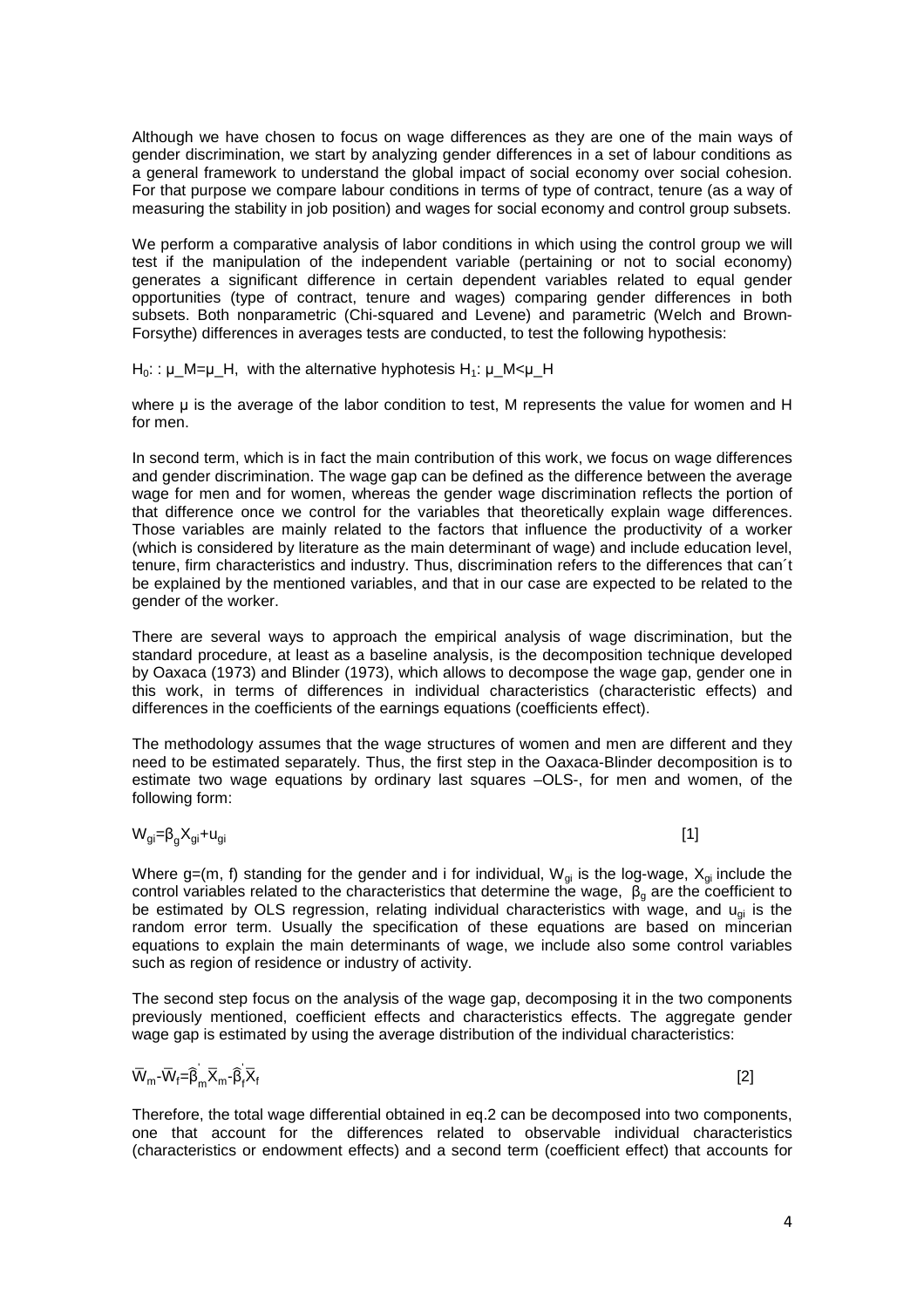the unexplained residual, by adding and subtracting  $\ \overline{\mathsf{X}}_{\mathsf{f}} \mathsf{\widehat{B}}_{\mathsf{m}}$ ' to obtain worker attributes in terms of "male retribution standards":

$$
\overline{W}_{n} - \overline{W}_{f} = \widehat{\beta}_{m} \overline{X}_{m} - \widehat{\beta}_{f} \overline{X}_{f} = \widehat{\beta}_{m} \left( \overline{X}_{m} - \overline{X}_{f} \right) + \left( \widehat{\beta}_{m} - \widehat{\beta}_{f} \right) \overline{X}_{f}
$$
\n[3]

Where the first term,  $\widehat{\beta}_\mathsf{m}$  $\bar{X}_m(\bar{X}_m\text{-}\bar{X}_f)$ , is the wage difference that can be explained by differences in wage-determining characteristics between men and women, whereas the second term,  $\left(\widehat{\beta}_{\mathsf{m}}\text{-}\widehat{\beta}_{\mathsf{f}}\right)\overline{\mathsf{X}}_{\mathsf{f}},$  is the unexplained share of the wage difference.

The Oaxaca methodology relays on two hypothesis: (1) the choice of the nondiscrimination wage structure; and (2) the identification of the variables considered as capable of explaining differences in pay. In this paper, we assume that gender wage discrimination arises from the difference between the wage that a woman will earn if treated as a man and the real wage earned by her. This is estimated as the difference between the coefficients estimated for male and female, multiplied by male characteristics vector. The use of male coefficients as the "market prices" for the individual characteristics that affect wage determination implies the assumption that women are underpaid and male wage structure would prevail in absence of discrimination.

The results obtained will be used to estimate the level of gender discrimination in wage. A first approximation is to calculate and analyze the percentage of each component over the total gap. Furthermore we can also calculate a second discrimination indicator that shows in a more explicit way the level of that discrimination:

$$
D = (exp(discription coefficient) - 1)^*100
$$
 [4]

 $\overline{a}$ 

Where D shows the percentage of discrimination based on the average wage for men.

Oaxaca (1973) uses as individual characteristics education level, work experience, class of worker, industry, occupation, health problems, among others, and following research has included other variables, as for instance Blinder (1973). But, even including more variables, the unexplained part of the gender wage gap could be due to a variable omitted from the wage equations in the Oaxaca-Blinder decompositions, so individual characteristics should take into account any factor that can determine the wage, besides the gender. In fact, the magnitude of the discrimination component crucially depends on the specification of the observable determinants of wage differences. In this sense, De la Rica et al (2011) analyze the gender wage gap in the performance-pay component of wage (something usually not included as an observable variable). Their findings support the existence of wage differences when analyzing this component that in other works is considered as non-observable.

The methodology itself has been both criticized and extended to correct for some drawbacks. Heckman (1979) designed the nowadays mostly used correction for the selection bias problem<sup>1</sup>. In terms of the reference wage structure, Oaxaca-Blinder baseline approach uses male wage structure as the reference one, but Oaxaca and Ransom (1994) and Neumark (1988) suggest a reference wage structure a pooled regression of men and women without group-specific intercepts. Oaxaca-blinder decomposition focus on the differences among average wage and some authors have developed extensions of this methodology to analyze the differences along the wage distribution, mainly based on quantile regressions (Gardeazabal and Ugidos, 2005; Firpo, Fortin, and Lemieux, 2009). Finally some examples about applications of the Oaxaca-Blinder type methodology for the Spanish case includes Gardeazabal and Ugidos (2005), Del Río, Gradín and Cantó (2004), García and Morales (2006) and De Cabo and Garzón (2007), Murillo and Simón (2013,) among others.

 $1$  The dataset used lacks of complete information about unemployed people and thus, sample selection bias corrections such as Heckman one cannot be used.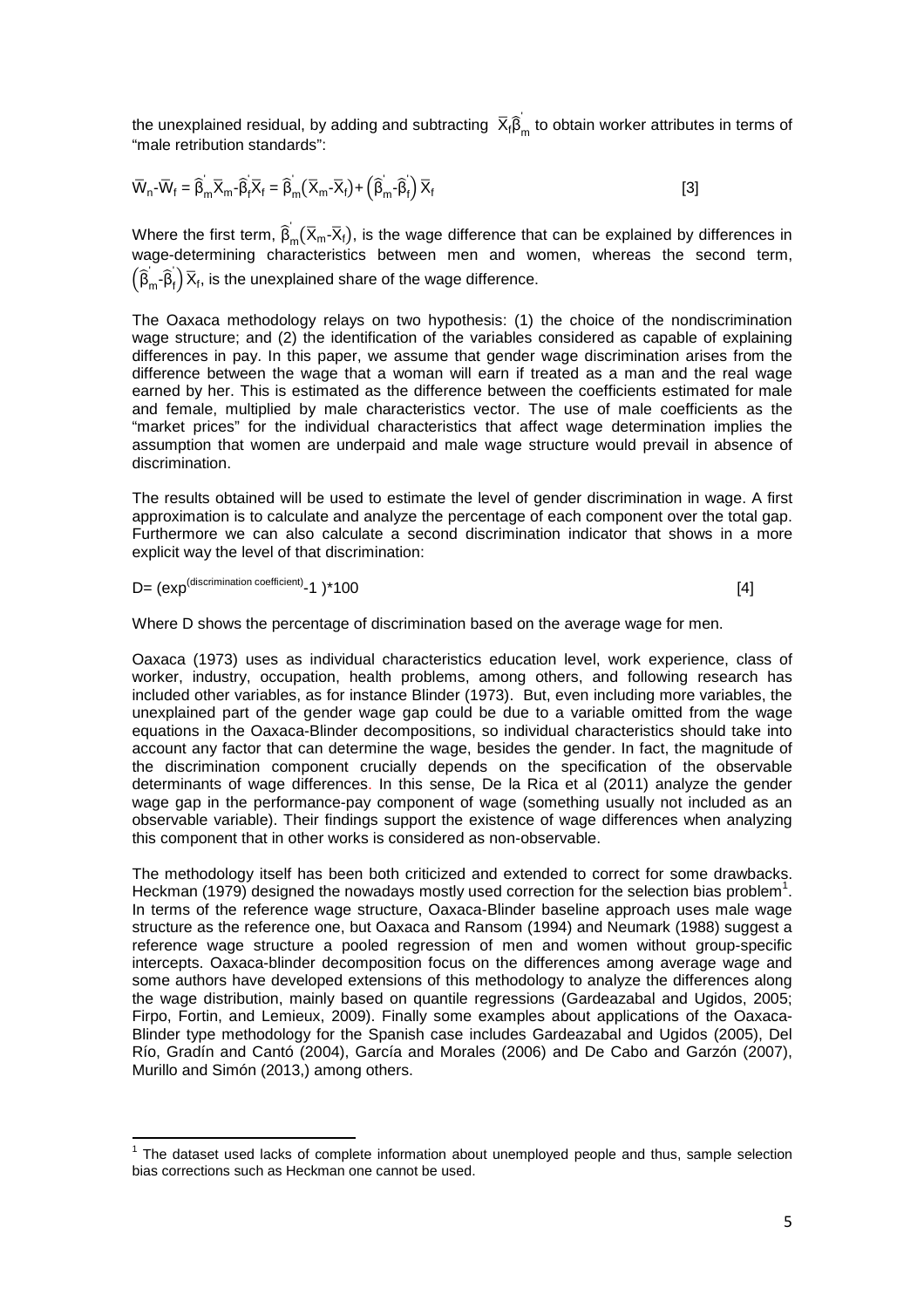## **4. Database and identification of the social economy and control group**

## **4.1. Database**

 $\overline{a}$ 

We use the Continuous Sample of Working Histories -CSWH- published in 2010 by the Ministry of Employment and Social Security, which contains longitudinal information about the working history of a 4% non-stratified random sample of all individuals who are registered in the Social Security System as contributors or receiving a contributory pension at some point of 2009 (employees, self-employed workers, pension earners, recipients of unemployment benefits or other contribution benefits).

The CSWH is an organised set of anonymous microdata extracted from administrative records of the Social Security, the Continuous Municipal Register and of the Tax Agency, pertaining to more than 1.2 million people resident in Spain. The dataset includes information about personal characteristics such us sex, age, place of residence and education<sup>2</sup> and related to the household it includes the number and ages of people registered. In terms of labour conditions it includes two type of information. From the point of view of the worker, it includes, among others, the type of contract (including if it is part-time or full-time and temporal or permanent), starting and termination date of each relationship with social security (both labour and unemployment types) and occupation classification. It also includes some information about the employer such us type, age and size of firm<sup>3</sup>, industry of activity. Finally, it includes tax data related to the employee individual compensation paid by a particular employer. Thus, we have the gross annual earnings for 2009, which can be turned into daily earnings by using information about the number of days worked in 2009, included also in the CSWH and, moreover, we can calculate full-time equivalent daily wage as there is a continuous variable with detail about the percentage of hours compared with a full-time job (from 0% to 100%).

The CSWH has a few drawbacks with regards to the information it contains. It only includes the Spanish population registered in the Social Security System in the reference year, and thus, there is no complete information for unemployed people (only those who receive a contributory pension). And for our purposes there is no available data about the hours worked by an employee and, thus, hourly wage cannot be computed.

The endogenous variable will be the full-time equivalent daily wage, and in particular the natural logarithm of the daily wage as this transformation allows also normalizing and linearizing the model, increasing its explanation power. The dataset includes gross annual wage, which includes all payments made by the employer to a particular employee along the reference year, and the number of days worked in 2009 by each worker, allowing calculating daily wage. Moreover, it also includes information about the percentage of hours compared to a full-time position for each part-time contract, making possible to obtain a full-time equivalent daily wage in an effort to have a realistic measure of the daily wage, as in Arranz and García-Serrano (2012). Other authors have gone even further in trying to obtain an hourly wage, but for that we would have to use external data from other sources than CSWH to have data for the number of hours worked by week or month, as in Hospido y Moral-Benito (2013), but this will imply to apply the same coefficient to more than a worker, something that could derive in a biased wage measure, especially in our social economy sample as there is no dataset that identify social economy for that purpose (hours worked by these workers).

The personal and labor characteristics included in the model are the following: Age, place of residence, level of disability, educational attainment, tenure (measured as the duration of the last job position), qualification of the position (measured by a variable developed by the social security system and included in the dataset), part-time or full-time contract, temporal or permanent contract and finally age, size and industry of activity of the firm.

 $2$  Data on educational level must be carefully used as they are provided by the Continuous Municipal Register, where it is not mandatory information. Therefore, compared with the information contained in the Labour Force Survey, it shows lower levels of education, specially for young people as it tends to be not updated

<sup>3</sup> Data on firm size is not directly reported and it is estimated using information about the number of employees included in the firm' "administrative accounts" used by them to pay the contributions to the Social Security System.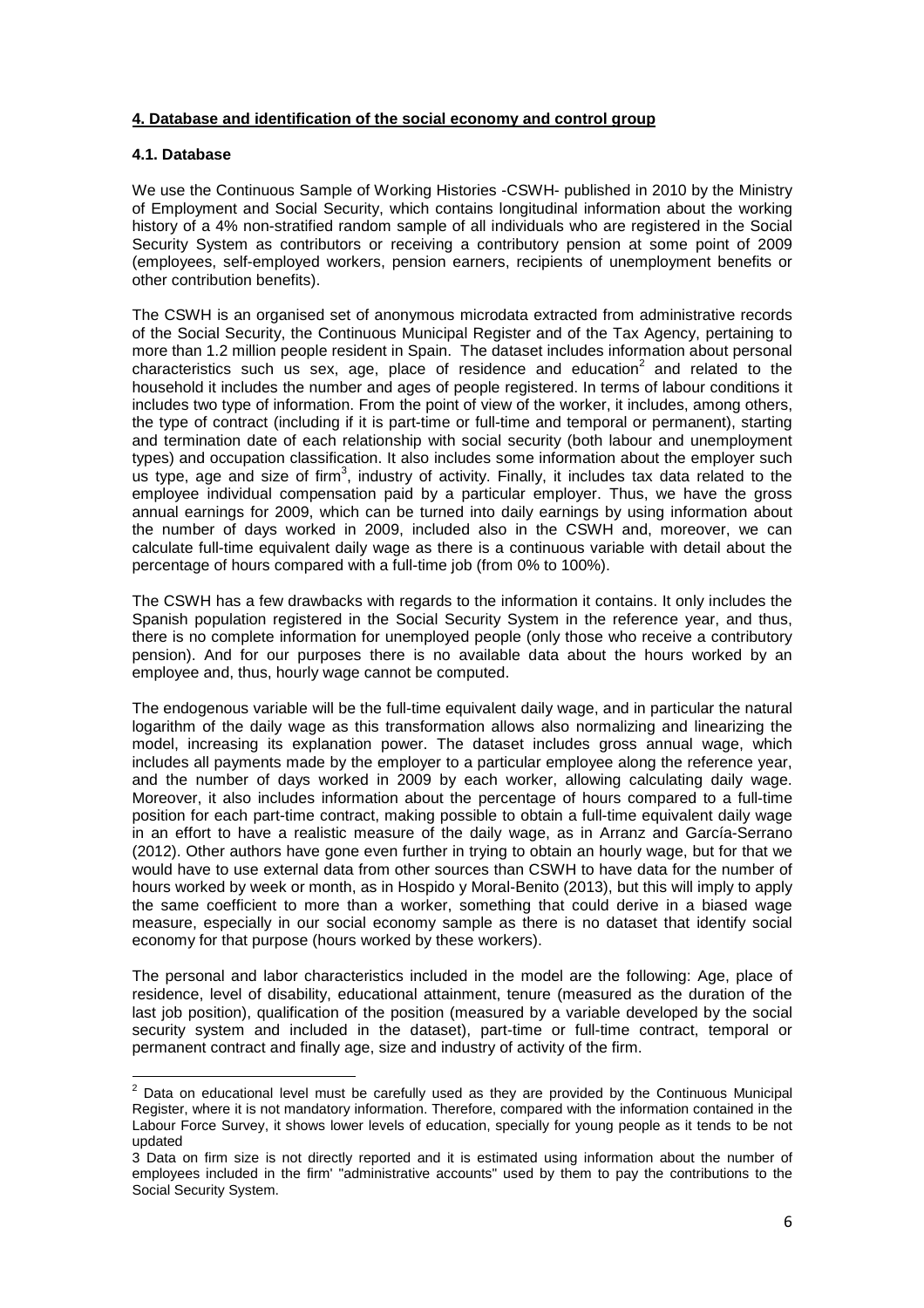#### **4.2. Identification of the sample**

The delimitation of the social economy for the Spanish case has been carried out taking into account the definition contained in Law 5/2011, of Social Economy, and those utilised by the scientific association CIRIEC-SPAIN and the Spanish Business Confederation of Social Economy (CEPES). In practice, the delimitation has included the following types of entities, taking into consideration the classification set forth in the Social Economy Law, in Article 5: Cooperatives, mutual benefit societies, employee-owned companies, insertion enterprises, special employment centres, fishermen associations, associations of the disability area and the ONCE, as a unique entity (within possible foundations whose activity can be classified within the social economy area).

In reference to the control group (profit seeking firms), the information pertaining to corporations and limited liability companies has been taken as a basis. The design of this control group must take into account that the elements should be statistically equivalent or comparable. Regarding this matter, the objective of the paper is to analyze the contribution to social cohesion of the social economy focusing on the labour conditions of their workers, and specifically in the gender wage gap as a way to analyze the improvement of equal opportunities and absence, or reduction, of labour discrimination in workplace. The design of the control group has been done with the hypothesis that the main descriptive characteristics of an enterprise, in terms of influence in its behaviour, are its size and sector of activity. Therefore, the design of the samples is controlled by the potential differences arising from the two variables that have the greatest influence upon business behaviour, equalising the cross distributions per business size and sector of activity. Thus, the samples will have the following format.



Where MES collects the sample of enterprises pertaining to the social economy and MENS the one corresponding to enterprises outside of the social economy, where  $k$  is the type of entity within the social economy, m the type of control group entity,  $\hat{i}$  the economic sector and  $\hat{i}$  the business size. The final sample includes almost twelve thousand firms and entities and over twenty seven thousand workers.

#### **5. Preliminary Results**

#### **5.1. Gender differences in labor conditions: A global perspective**

Table 1 reports descriptive statistics of the main variables that describes personal characteristics. Both samples are conformed by people around 40 years old, slightly younger in the case of women. As expected the share of disabled workers is quite low in the control group, specially compared to the 20% in social economy. On average, women have a higher educational level in both subsets, although in general terms the individuals have a low level of education. In this sense it's worth recalling that the control group is designed following sector of activity and firm's size distribution of social economy firms, and thus, the educational level and qualification of the control group's workers is not representative of all non-social economy firms as it is related to a particular sample.

Even though the level of education doesn´t seem to show differences between social economy and the control group, women working in social economy occupy higher qualification positions than in control group, which is quite interesting as we have corrected by sector of economic activity, which might explain some qualification differences.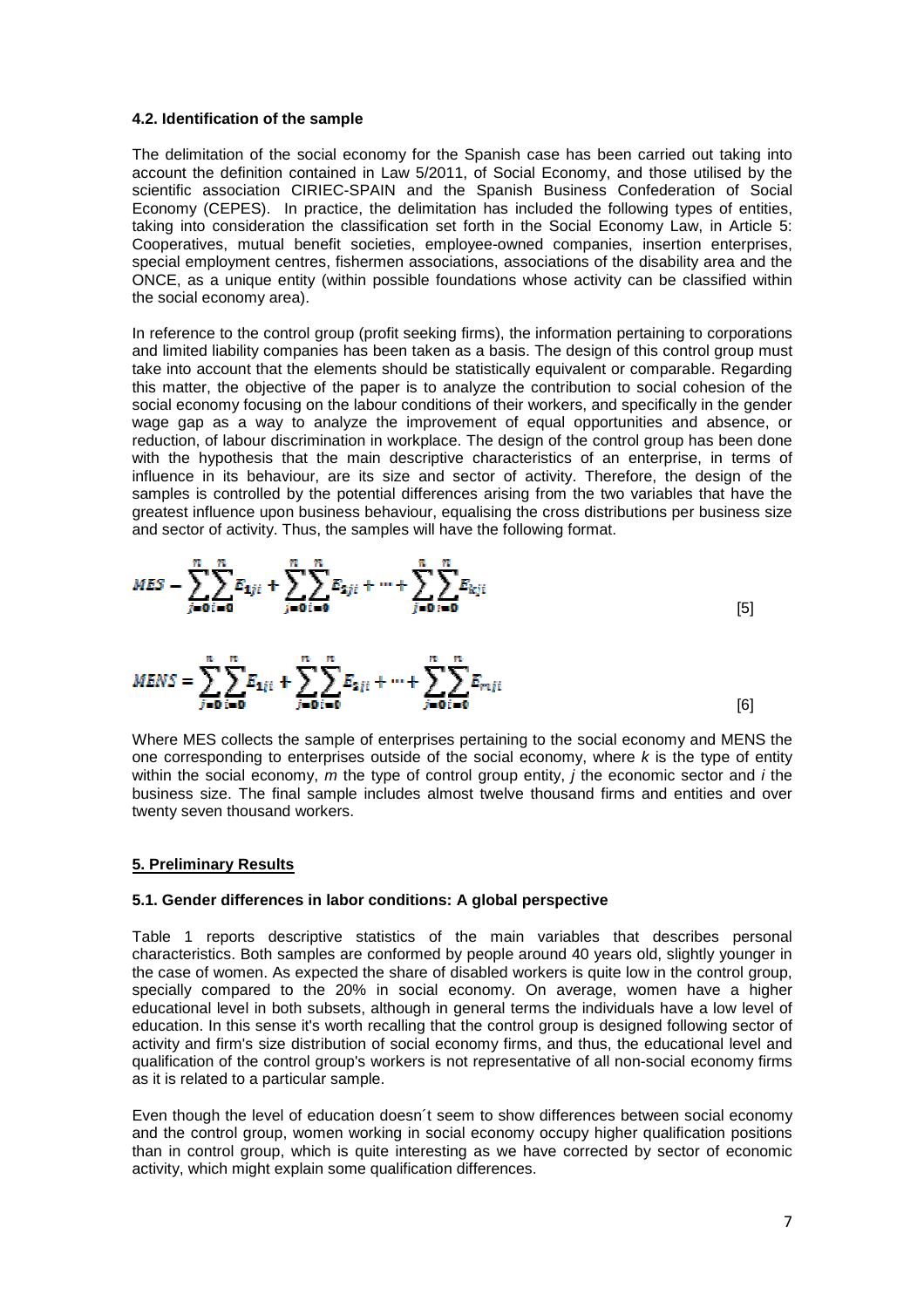| Social Economy            |        | <b>Control Group</b> |       |  |  |  |
|---------------------------|--------|----------------------|-------|--|--|--|
| Men                       | Women  | Men                  | Women |  |  |  |
| 7274                      | 5667   | 7902                 | 6227  |  |  |  |
| 41                        | 39     | 40                   | 37    |  |  |  |
|                           |        |                      |       |  |  |  |
| 32.62%                    | 19.53% | 0.68%                | 0.34% |  |  |  |
| <b>Education attained</b> |        |                      |       |  |  |  |
| 69.6%                     | 60.4%  | 55.1%                | 46,0% |  |  |  |
| 23.5%                     | 27.9%  | 33.3%                | 36.3% |  |  |  |
| 6.9%                      | 11.7%  | 11.6%                | 17.8% |  |  |  |
| Job qualification*        |        |                      |       |  |  |  |
| 60.3%                     | 47.3%  | 54.7%                | 28.2% |  |  |  |
| 27.3%                     | 38.8%  | 24.4%                | 53.6% |  |  |  |
| 12.3%                     | 13.9%  | 20.9%                | 18.2% |  |  |  |
|                           | .      |                      | .     |  |  |  |

Table 1. Descriptive statistics

\* Occupational groups (High-skilled: groups 1-3, Medium-skilled:3 to 7, Low-skilled: 8 to 10). Source: CSWH, 2010.

An initial overview of the data have shown some differences between the two subsets in terms of the qualification of the job positions, which is in turn one of the main determinants of job quality.

In this sense, the following analysis has as its main objective to test the significance of the expected differences in the behavior of social firms in terms of women labour conditions. For an applied point of view we will test if gender differences in social economy are significantly smaller than in commercial firms, for the following labour conditions, with which we try to analyze some aspects of labor market attachment and job characteristics:

- Part-time of full time contract. We assume that in general term in the Spanish labour market workers do not decide to go into part-time jobs. This is in line with the findings that in high gender gap, women working part-time report that they would prefer a fulltime job (Petrongolo, 2004).
- Temporal (fixed-term) or permanent (unlimited duration) contract. For the Spanish case it is worth mentioning that certain types of temporal contracts are used for long term labour relationships due to the rigidities in labour laws. Despite this, we assume that a permanent contract is more desirable even if the duration of some type of temporal contracts is actually close to the average tenure in a permanent position. Moreover, as we compare gender differences, if there is no discrimination, both women and men should be affected in a similar way.
- Tenure. The length of the current job position (tenure in years) is measured as a way to analyze the stability at work or attachment to labour market. Although we are focused on the differences by gender in tenure, we implicitly assume that the longer a worker stay in a job the better, as we understand that it contributes to stability and improvement of work experience.
- Earnings: We consider gross annual wage and full-time equivalent daily wage. Even though the limitation in the upper bound of wages can contribute to social cohesion, we are not exactly testing whether social economy pays more or less to men and women, but whether women earns less in social economy or in control group, compared to men.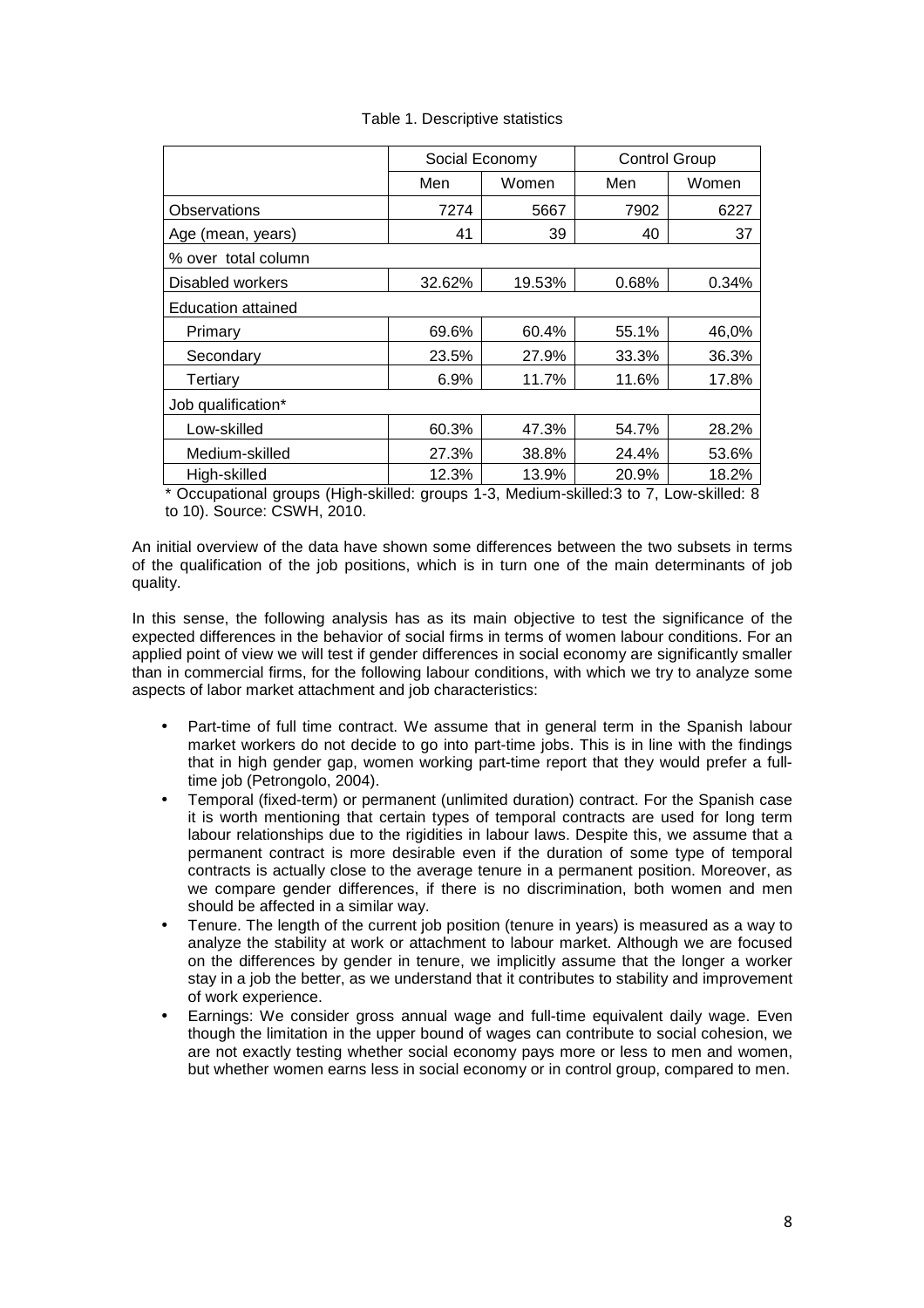Hypothesis one: Gender Equality in distribution of part-time and temporal contracts

|                                      | Social Economy                        |       |                    | <b>Control Group</b> |  |  |  |
|--------------------------------------|---------------------------------------|-------|--------------------|----------------------|--|--|--|
|                                      | Men                                   | Women |                    | Women                |  |  |  |
| Type of contract I (total by column) |                                       |       |                    |                      |  |  |  |
| Part-time                            | 9.3%                                  | 23.2% | 8.7%               | 30.1%                |  |  |  |
| <b>Full-time</b>                     | 90.7%                                 | 76.8% | 91.3%              | 69.9%                |  |  |  |
| Pearson chi square<br>(p-valor)      | 471,13<br>(0,000)                     |       | 1069,68<br>(0,000) |                      |  |  |  |
|                                      | Type of contract II (total by column) |       |                    |                      |  |  |  |
| Permanent                            | 72.7%                                 | 68.5% | 79.3%              | 79.1%                |  |  |  |
| Temporal                             | 27.3%                                 | 31.5% | 20.7%              | 20.9%                |  |  |  |
| Pearson chi square<br>(p-valor)      | 26,83<br>(0,000)                      |       | 0,081              | (0,390)              |  |  |  |

Table 2. Distribution of workers by type of contract, gender and sample group

Source: CSWH, 2010 and own calculations.

According to the results reported in table 2, there is evidence of differences in the part-time we reject the null hypothesis of homogeneous distribution among men and woman for both subsets, confirming that women have a higher share of part-time workers, although that share is lower in the social economy (66%) than in control group (73%). Thus, chances of getting a fulltime job are higher in social economy, despite the higher general level in both cases.

The gender distribution of permanent and temporal contracts indicates that women and men follow different distributions in social economy, whereas in traditional economy they belong to the same theoretical population. Thus, we reject the null hypothesis for social economy and we accept it for the control group. The analysis of this distinction between permanent and fixedterm contract should take into account that in Spain certain type of temporal contracts (temporal contract for project work or services) have been widely used to avoid the high firing cost even when the duration of the contract is unknown and, in this sense, this type of contract introduce noise in the analysis of job temporality. Indeed, 24,5% of the workers in social economy have this type of contract (17,8% in control group).

To control for this circumstance we can study the length of the contract, which is analyzed in the following hypothesis, although it is clear that other things equal workers desire a permanent position and temporal jobs are considered to have lower quality. Despite the subset analyzed we also have to take into account that in Spain some public social services have been privatized and those public contracts are renewed on a yearly bases (or some other fixed amount of years), which affects the type of contracts that firms providing these services use to hire their workers.

#### Hypothesis two: Gender equality in job stability

The length of a job or tenure is crucial in terms of gaining experience, which in turn is one of the main determinants of employment opportunities and, for those actually working is one of the explanatory factors for wages and job promotion (besides different endowments). Long time periods in a position it is also a signal of labour stability as jumping from one job to another has negative connotations in the Spanish labour market (contrary to other labour markets such as US).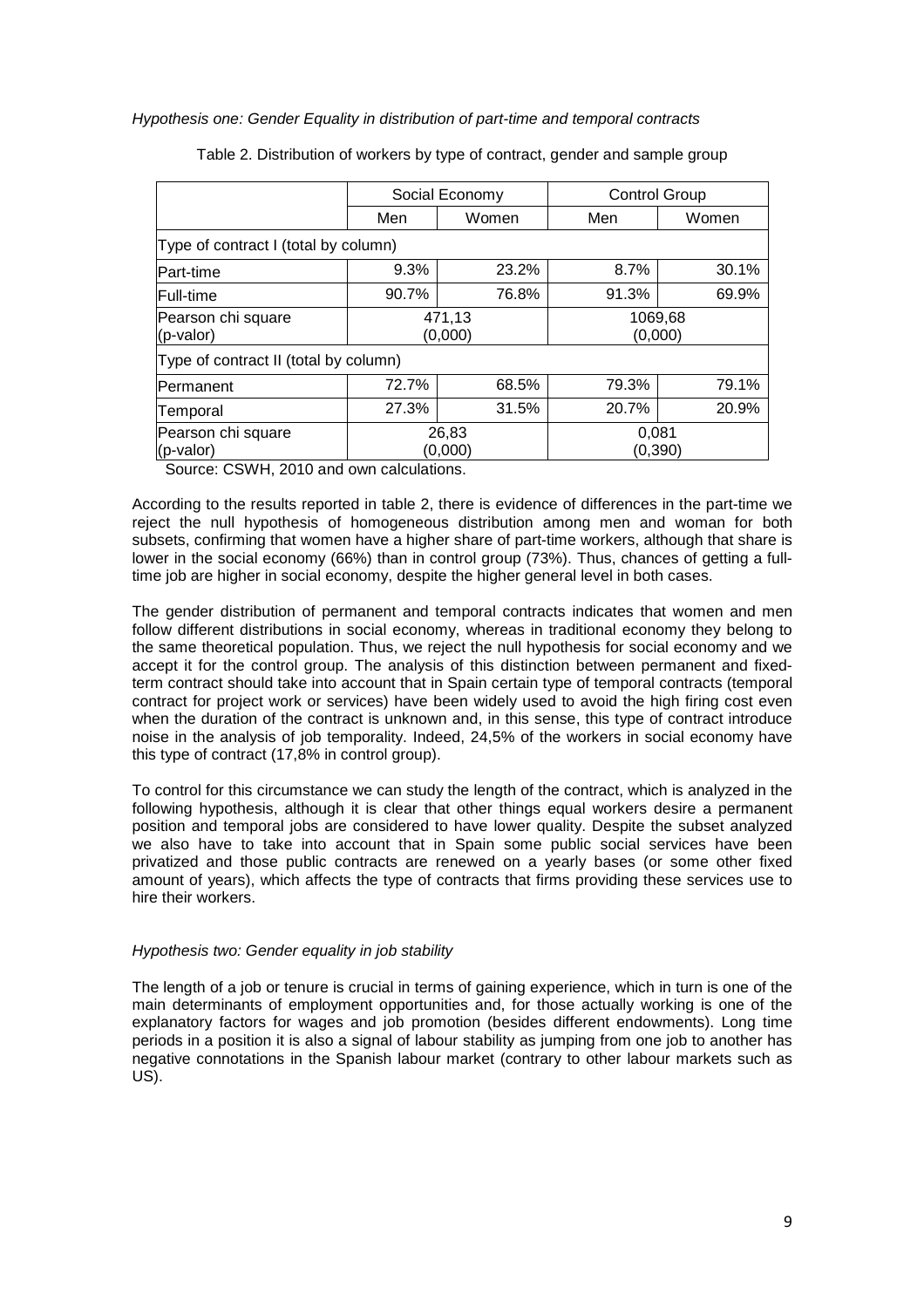|               |       | Average<br>length | Test-t           | Test Welch        | <b>Test Kruskal-</b><br>Wallis |
|---------------|-------|-------------------|------------------|-------------------|--------------------------------|
| Social        | Men   | 5.2               |                  |                   |                                |
| Economy       | Women | 3.3               | 18.64<br>(0.000) | 347.60<br>(0.000) | 290.23<br>(0.000)              |
|               | Men   | 5.3               |                  | 262.46            | 239.59                         |
| Control group | Women | 3.8               | 16.19<br>(0.000) | (0.000)           | (0.000)                        |

Table 3. Length of current position (years) by gender and sample group

Source: CSWH, 2010 and own calculations.

According to the results reported in table 3 we reject the null hypothesis of homogeneous distribution among men and woman for both subsets finding, thus, evidence about higher instability in the labor market attachment for women. Indeed differences are quite similar in subsets, where men have been in their current position around 5 years whereas women show an average tenure of 3,3 years in social economy and 3,8 years in the control group.

### Hypothesis three: Gender equality in wages

In annual terms (and thus, not controlling by part-time or temporal jobs) we reject the null hypothesis of homogeneous distribution among men and woman for both subsets. Social economy shows lower wages for both women and men, but gender differences are smaller than in control group. This results are confirmed using full-time equivalent daily wage, but in this case wage gap in Social Economy is even lower than using annual wage, specially due to the high average daily wage for men in control group, 131 €/day, compared to 78€/day for a women.

|                     |       | Average     | Test-t  | <b>Test Welch</b> | <b>Test Kruskal-</b><br>Wallis |
|---------------------|-------|-------------|---------|-------------------|--------------------------------|
| Annual wage (euros) |       |             |         |                   |                                |
| Social Economy      | Men   | 18.623      | 19,11   | 364,99            | 418,54                         |
|                     | Women | 13.715      | (0,000) | (0,000)           | (0,000)                        |
| Control group       | Men   | 28.189      | 15,54   | 241,79            | 761,71                         |
|                     | Women | 18.483      | (0,000) | (0,000)           | (0,000)                        |
| Daily wage (euros)  |       |             |         |                   |                                |
| Social Economy      | Men   | 76.2        | 2.90    | 8.39              | 181,45                         |
|                     | Women | 68.1        | (0,000) | (0.004)           | (0,000)                        |
| Control group       | Men   | 130.9       | 4.11    | 16.44             | 428,19                         |
| ----------          | Women | 77.8<br>. . | (0.000) | (0.000)           | (0,000)                        |

## Table 4. Wages by gender and sample group.

Source: CSWH, 2010 and own calculations.

Thus, we find gender wage gap in both subsets, but Social Economy shows lower gap than control group. In order to conduct a deeply study of this gap, and try to identify discrimination in that gender wage differences (and not just endowment or personal characteristic differences) we will apply wage gap decomposition techniques.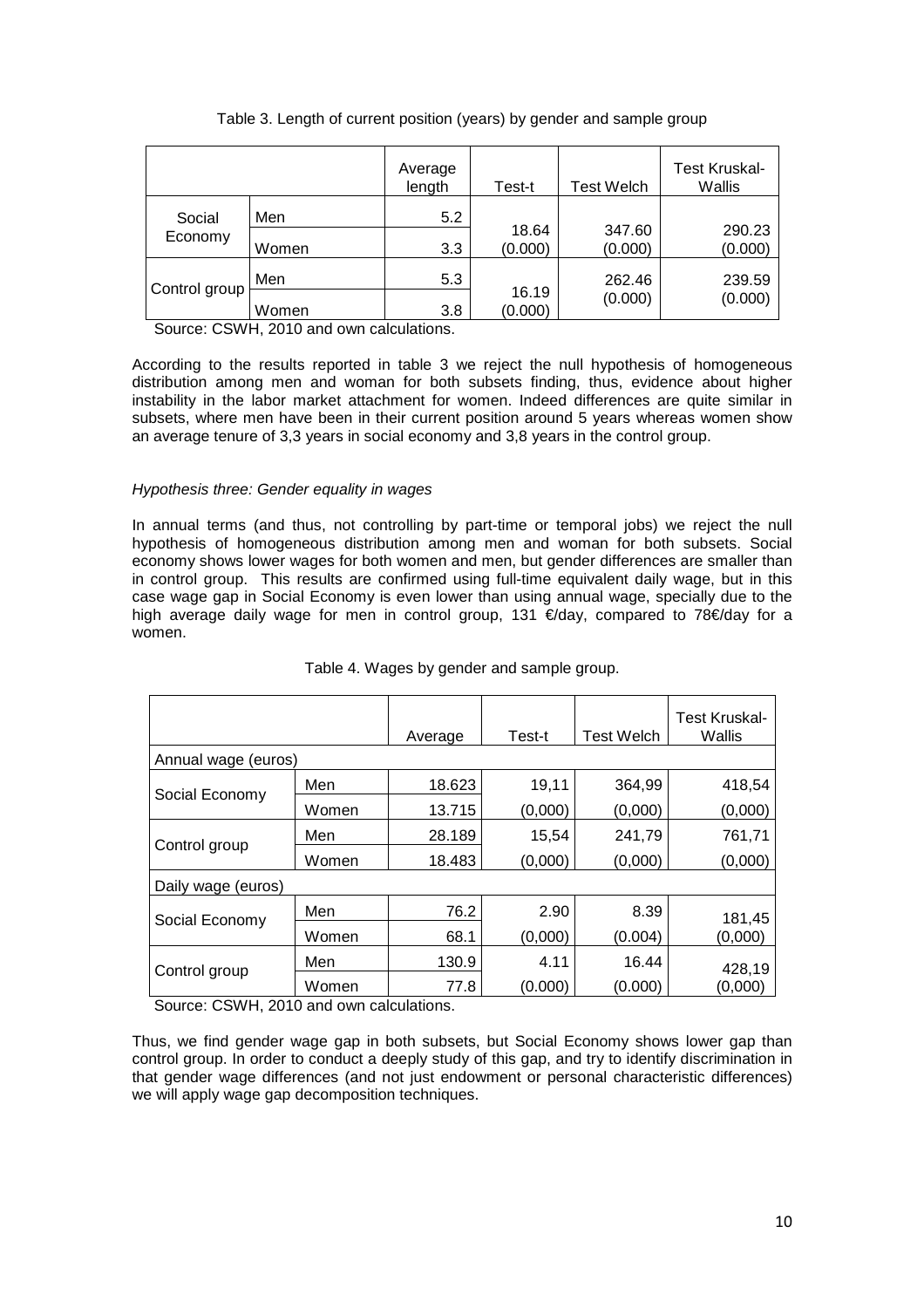## **5.2. Gender wage differences decomposition**

A deeply look at earning numbers (table 5) points out the differences between social economy and traditional firms in terms of retributions to their employees. Not only the average pay gap is lower in the social economy (10,6% compared with 40,6% for control group) but also, it decreases in the higher percentiles, whereas in the traditional firms included in the control group the pay gap increases in the upper percentiles. The dispersion in wages is clearly higher in the control group, mainly as a consequence of the upper tail wage gap, as shown by the percentile 90 value of 27%. The indices of inequality related to the wage gap by percentiles (last rows in table 5) confirm that the main differences between both subsets are concentrated in the higher wages, where Social Economy and traditional firms actually show opposite tendencies.

|                         | Social economy |       | Control group |       |  |  |
|-------------------------|----------------|-------|---------------|-------|--|--|
|                         | man            | woman | man           | woman |  |  |
| Daily wage $(\epsilon)$ |                |       |               |       |  |  |
| Average                 | 76.2           | 68.1  | 130.9         | 77.8  |  |  |
| Standard d.             | 147.8          | 164.7 | 1142.6        | 115.7 |  |  |
| Gender wage gap         |                |       |               |       |  |  |
| p10                     | 19.3           |       | 21.9          |       |  |  |
| p <sub>50</sub>         | 16.3           |       | 21.0          |       |  |  |
| p90                     | 14.8           |       | 27.1          |       |  |  |
| P90/p10                 | 0.77           |       | 1.24          |       |  |  |
| P90/p50                 | 0.91           |       | 1.29          |       |  |  |
| P50/p10                 | 0.85           |       | 0.96          |       |  |  |

Source: CSWH, 2010 and own calculations.

Figure 1 pictures the wage gap by percentiles, confirming that Social Economy shows lower level of gender wage gap along the pay distribution. In next section we apply decomposition techniques to analyze the existence of discrimination in those wage differences. The higher gap at the lower tail of the wage distribution is consistent with the results obtained by Bonhomme and Hospido (2013) for Spain, using same dataset but without distinction by type of firm.



Figure 1. Wage gap by gender (% by percentiles)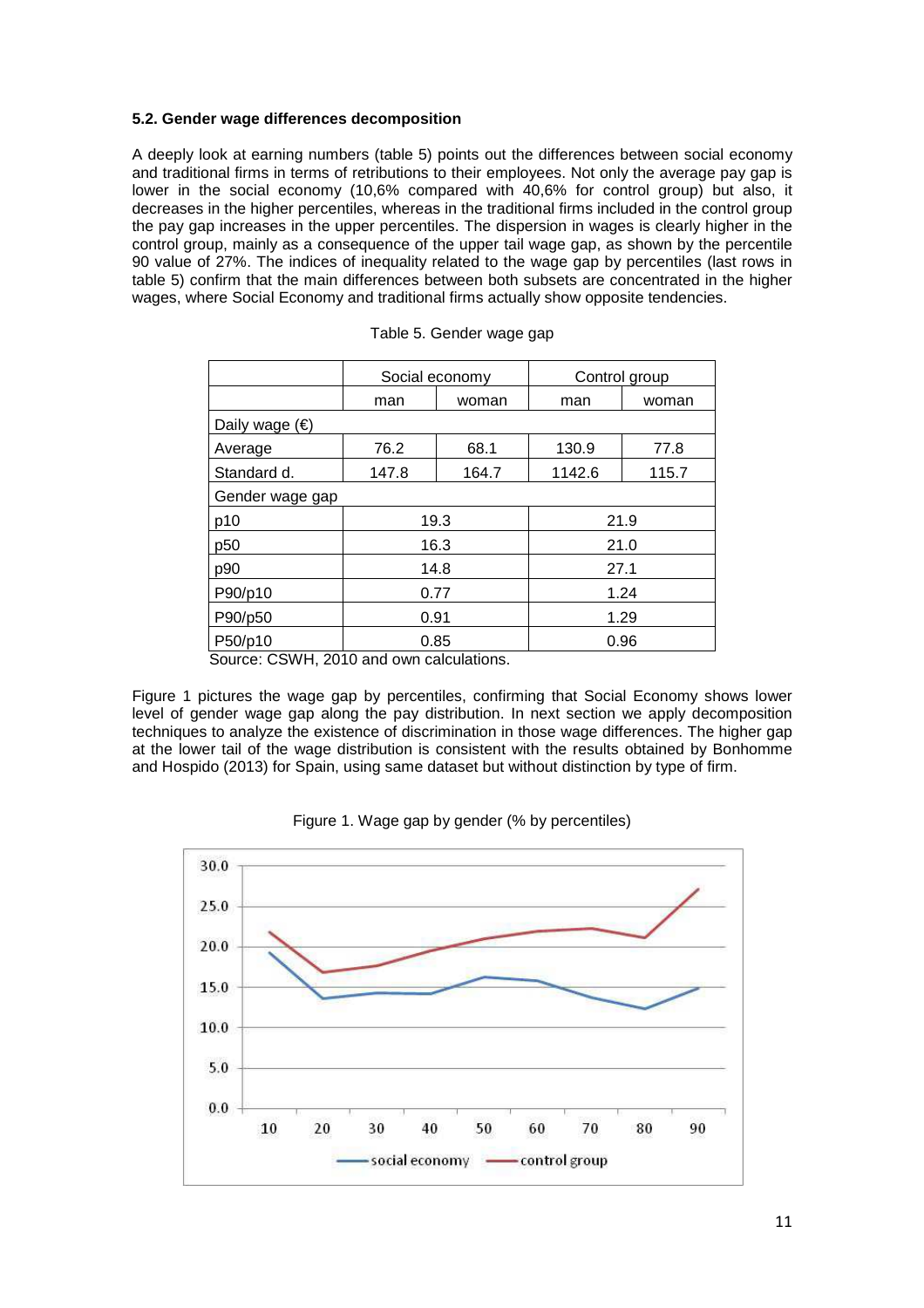Focusing on the logarithm of the full-time equivalent wage, figures 2 and 3 shows the kernel density functions for social economy and control group. Although in both samples women density function is shifted to the left in line with lower retributions, social economy function density shapes for women and men are more similar than in the control group sample. The main differences are in the tails, wider in the control group, especially for men, which imply a higher earning gap in that group, increasing as we move away from the average. In that sense, while women earn on average slightly more in the control group (table 5), data shows that the gap is mainly due to differences in men retribution compare to women than in differences in women retribution in each sample.





Figure 3. Kernel density function for control group sample



Oaxaca-blinder decomposition allows us to divide the gender wage differential into a part "explained" by endowment characteristics such us education, work experience and so on, and another part that cannot be accounted by such observable differences. Despite the considerations made in the methodology section, we can use the unobservable part as an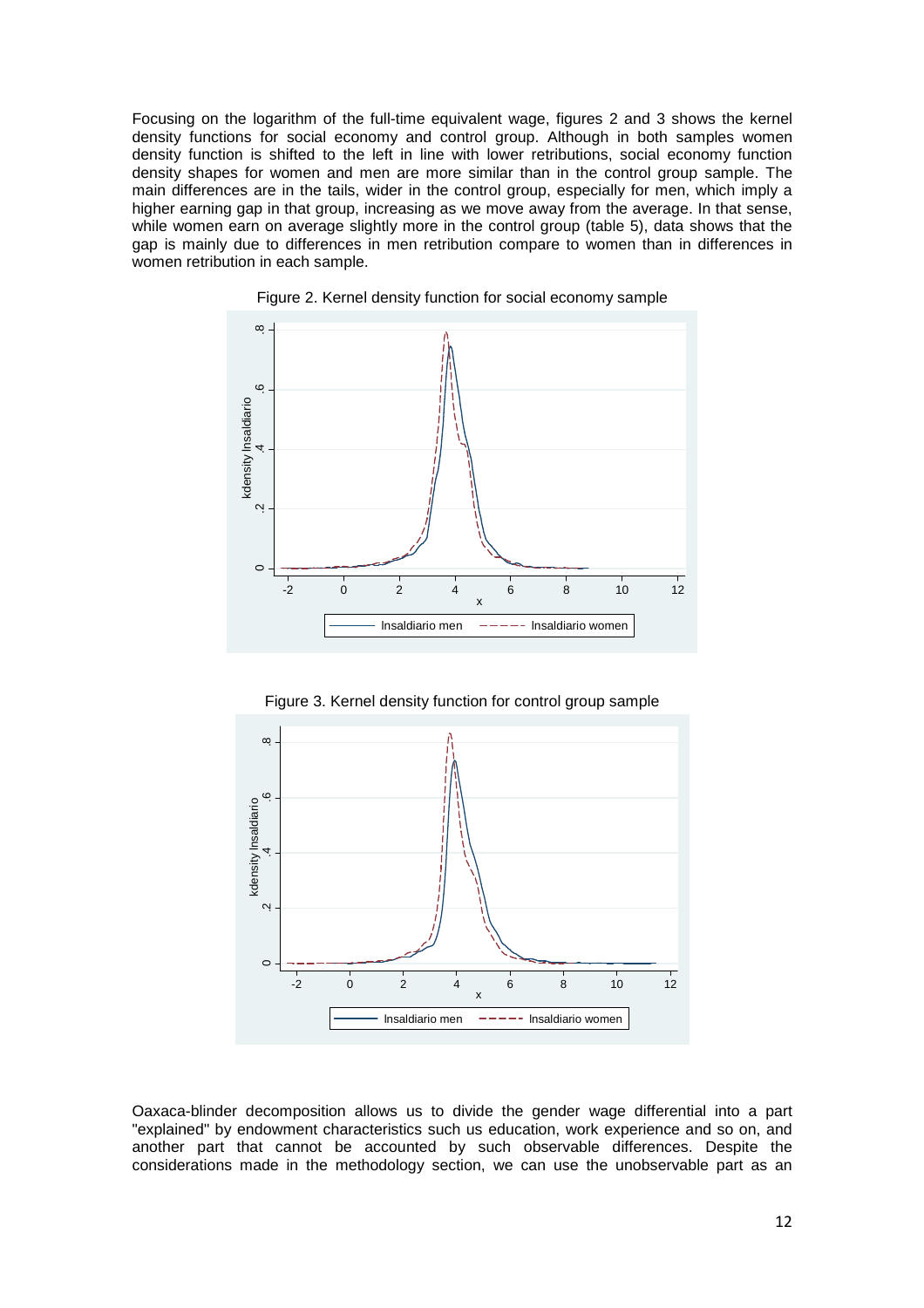approximation to the concept of discrimination and compare the importance of that part in wage gap for Social Economy and control group.

Oaxaca-Blinder decomposition has been conducted for Social Economy and control group excluding the lower salary related category for each variable included and considering men wage structure as the reference one. The econometric results are fairly standard, in line with the human capital theory (wage regression results for both subsets are reported in annexes<sup>4</sup>). In general terms the estimations for all coefficients for each category show the expected sign from a theoretical point of view, although there are some exceptions such as the negative sign obtained for permanent contracts. This would imply a lower wage for this type of contracts and might be related to the temporal contract for project work or services, considered as temporal but used to hire high-skilled workers, with high wages. As said formerly this type of contract might introduce some noise in the analysis.

Table 6 includes the summary results for Oaxaca decomposition for Social Economy and control group, where the previous results for wage gap differences between the two subsets are confirmed. The raw gender gap is 62% higher in the control group, 0,25 logarithmic points, compared to the 0,16 points in Social Economy.

|                                         | Social Economy |        | Control group |          |
|-----------------------------------------|----------------|--------|---------------|----------|
|                                         | value          | %      | value         | %        |
| Wage gap                                | 0.155          | 100%   | 0.251         | 100%     |
| - Characteristics<br>(endowment) effect | 0.013          | 8.51%  | $-0.005$      | $-1.84%$ |
| - Discrimination effect                 | 0.142          | 91.49% | 0.184         | 101.84%  |
| D-discrimination indicator              | 15.3%          |        | 29.1%         |          |

#### Table 6. Gender wage gap decomposition

Source: Own calculations.

l

The decomposition of those differences in endowments (or skills), and the so-called "residual" component, which measures the different returns that men and women obtain for the same endowments, points out some interesting results. In Social Economy gender wage gap is explained to a large extend by unobservable components (91%) and, thus, despite the small difference in retribution by gender, this gap cannot be explained by divergences in human capital endowment and other observable explanation for that differences (such as place of residence or sector of activity).

The situation in the control group is quite interesting because we obtain a negative value for the endowment effect. This imply that if we use male wage structure to pay a women with same endowment we obtain a negative sign (-0.005 log points), meaning that there is a higher retribution to women for the same endowment (and other observable characteristics) than men. But, as in raw terms women are lower remunerated, our findings imply that the discrimination effect explains all the differences in wages, including the fact that in terms of the observable characteristics, women are better remunerated. The D discrimination indicator defined in the methodology section shows that discrimination effect relating the results to the wage in euros (instead of logs) for the control group (29%) almost double the situation in Social Economy (15%), pointing out that discrimination in the latter is sensitively smaller.

When interpreting these estimations we need to take into account that the control group reproduces the Social Economy firm's structure in terms of sector of activity and size. In this sense, Social Economy is specialized in some sectors of economic activity and thus, the control group is not representative of the "rest" of the economy, but of a sample of similar firms in terms of sector of activity and firm, but different in terms of their objectives and values.

<sup>&</sup>lt;sup>4</sup> Wage data in CSWH are obtained from tax data reported by employees belonging to the common tax regime, which includes Spain except the Basque country and Navarra. Thus, wage analysis does not include this two Spanish regions, although they are included in the rest of the analysis conducted.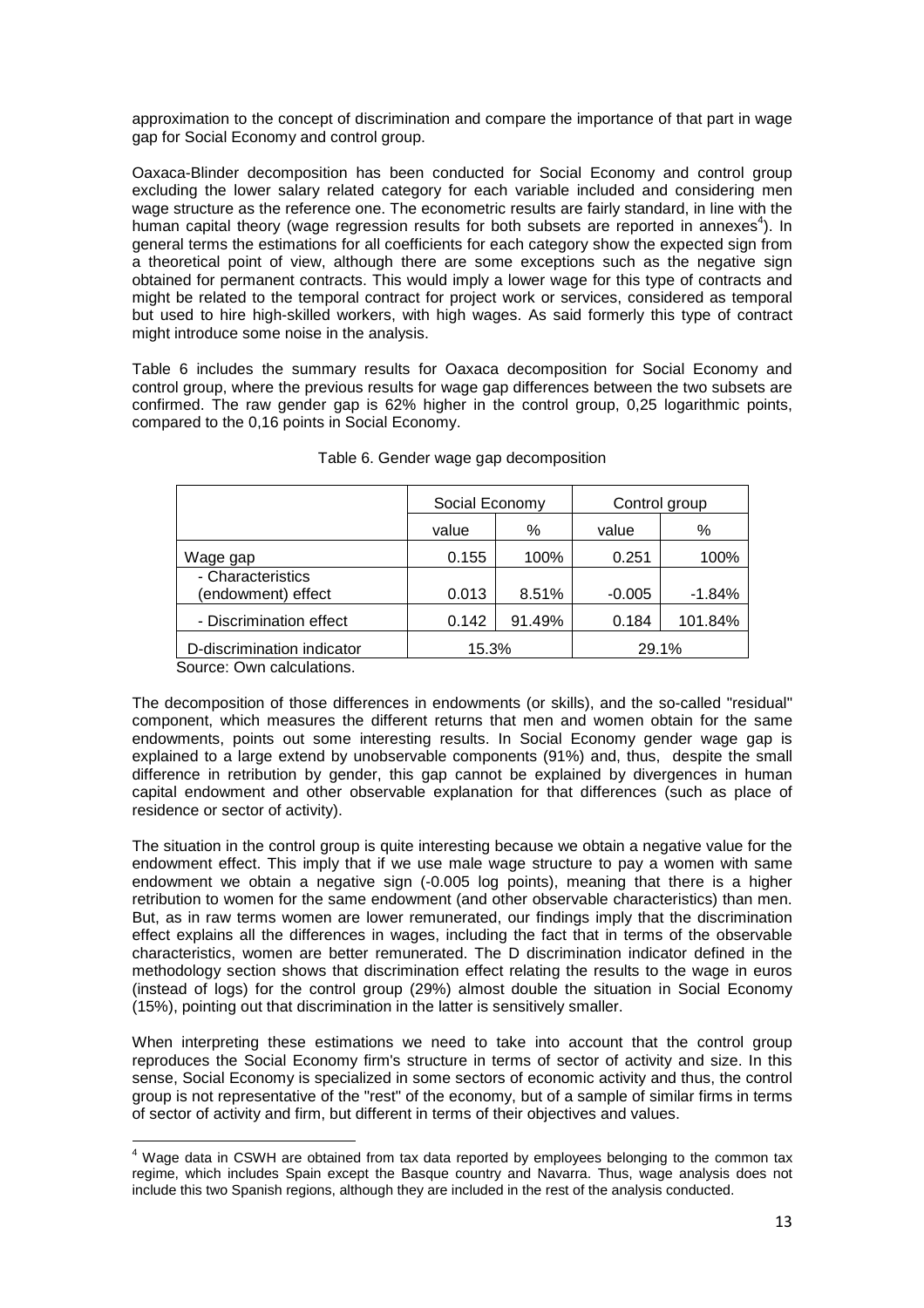#### **6. Conclusions**

The mail goal of the paper was to analyze of the contribution of social economy to social cohesion, in terms of its role in reducing gender labour discrimination, with especial attention to wage differences as the most representative way of gender labour discrimination. With that purpose we indentify the Social Economy for Spain using the definition contained in the Social Economy Law (Ley 5/2011) and we designed a control group the of most representative trading companies of the non-social economy (limited liability companies and corporations) with stratification by sector of economic activity and firm size.

In a first approach to labour conditions, we analyze the two most interesting characteristics of contract in terms of discrimination: part-time or full-time and temporal or permanent type of contract. There is lower percentage of women with part-time jobs, but higher share of females with temporal contracts (especially due to the percentage of a particular type of contract: temporal contract for project work or services). In order to see if despite the classification in temporal or permanent type of contract, Social Economy shows more stable labour relationships, we study the length of the current job, but results are quite similar for both subsets, men have a 5 years tenure in the current position whereas women are around 3,5 years, slightly lower for social economy.

The more interesting results are related to wages, as where we find an average gender wage gap smaller in Social Economy (8€/day, compared to 53 €/day in control group) that actually increases along the wage distribution, reaching almost 30% for the highest salaries. The use of decomposition techniques allows having an approach to the measurement of the relevance of discrimination in that raw gender differences, finding that the average discrimination in Social Economy (15%) is half the one in the control group (29%). In this sense the objective of the control group is to test if the lower differences in wage differences by gender are related to the values that social economy firms share or we could find similar gender differences in other type of firms. The empirical findings show that the discrimination seems to be higher in the control group, in consistency with the view that Social Economy firms generates some "social utility" in terms of gender wage discrimination, which might be related to the contribution of the differentiating and intrinsic values of these entities.

The results obtained are among the attempts to measure the contribution of Social Economy to social cohesion as a way to assess the contribution of these entities to the society beyond their direct impact over traditional macroeconomic variables such us GDP or employment. The concept of social utility might reflect in a better way the relevance of Social Economy, and in this paper we have focused in the improvement of gender equal opportunities. Certainly, equal opportunities is a global concept that includes not only the characteristics analyzed in this work but also job satisfaction, promotion opportunities (existence of glass ceiling), problems for reconciling work and family life among other forms of discrimination. In this sense, one of the main problems in analyzing Social Economy is the lack of differentiated statistical information. In this work we have use a statistical source that allows the identification of Social Economy to some extent, but is limited to social security data, whereas other sources with more detailed information about labour conditions and satisfaction do not allow indentifying Social Economy entities.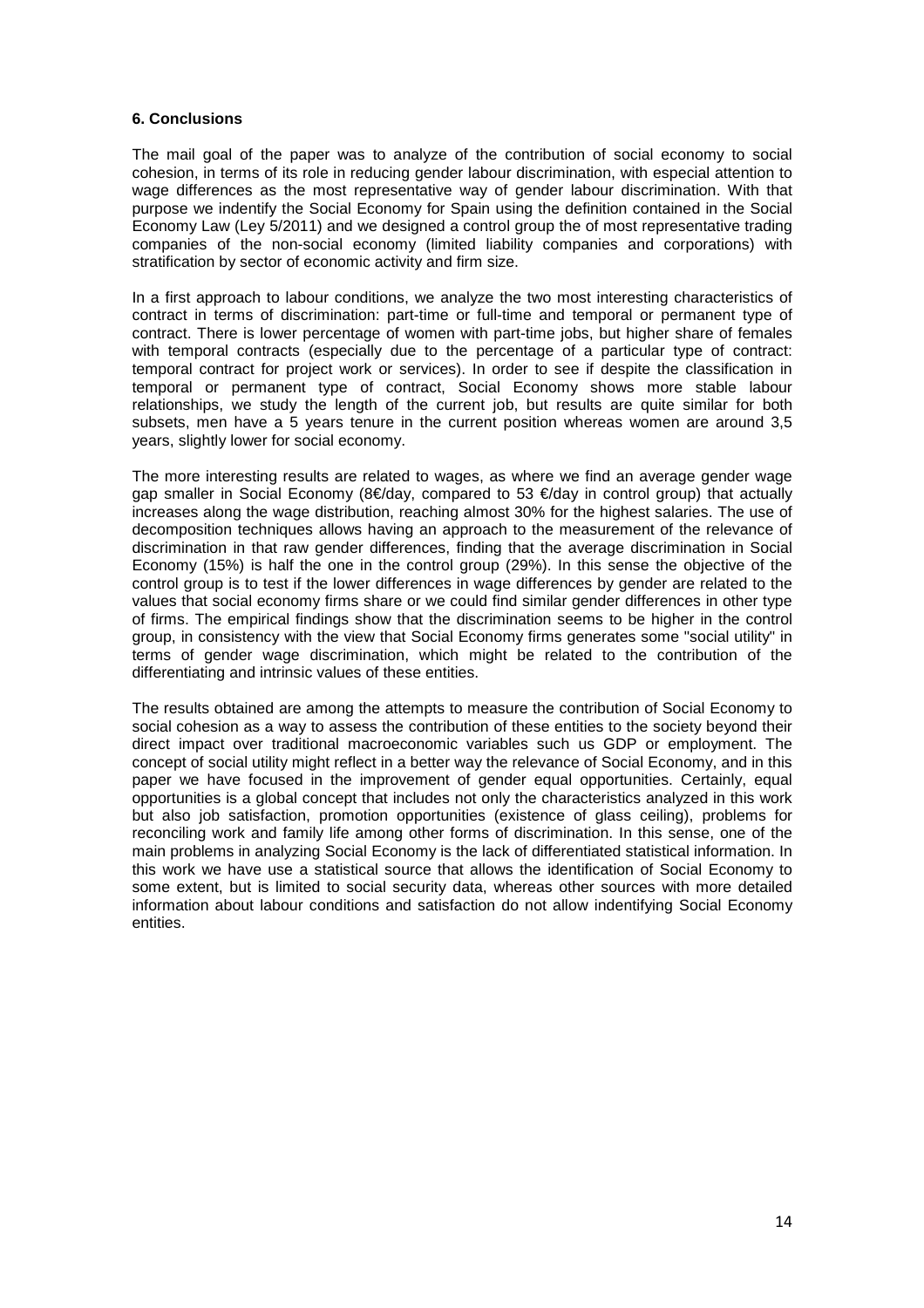## **7. References**

- Aláez, R. y Ullibarri, M. (1999): "Discriminación salarial por sexo en la Comunidad Autónoma Vasca: un análisis del sector privado y sus diferencias con España" Ekonomiaz, Revista Vasca de Economía, 45:284-303.
- Arranz, J.M. y García-Serrano, C. (2012): Diferencias salariales, características del puesto de trabajo y cualificación: un análisis para el período 2005-2010. Presupuesto y Gasto Público 67/2012: 195-212.
- Barlett, W. y Pridham, G.S. (1991): Cooperative enterprises in Italy, Portugal and Spain: History, development and prospects. The Journal of Interdisciplinary Economics, vol. 4.
- Blinder, A. (1973): "Wage discrimination: Reduced Form and Structural Estimates". Journal of Human Resources, vol 8: 436-455.
- Bonhomme, S. and Hospido, L. (2013). Earnings Inequality in Spain: New Evidence Using Tax Data. Applied Economics, 45, 4212-4225, 2013
- Calvo-Flores, A., García, D. y Madrid, A. (2007): Tamaño, antigüedad y fracaso empresarial. Working Paper, 1. GAEDPYME. Universidad Politécnica de Cartagena.
- Cubedo, M.(2006): "Estudio económico-financiero de las empresas de economía social en España. Años 2000-2003", Observatorio de la Economía Social, Colección de Informes

http://www.observatorioeconomiasocial.com/documentos/Serie\_Informes\_N1\_Economi co\_Financiero.pdf?PHPSESSID=17aecc0c34cba45fe56f91d3b584150d

- Defourny J. (1990): Efficacité économique et démocratie coopérative, De Boeck, Bruxelles et Editions Universitaires, París.
- De la Rica, S., Dolado, J. y Vegas, R. (2011): "Remuneración por rendimiento y diferencia salarial de género en España", en Talento, Esfuerzo y Movilidad Social. FEDEA.
- Díaz, F. (2000): "Desempleo y cooperativismo". CIRIEC-España, revista de economía pública, social y cooperativa, nº 35, pp. 161-176.
- Díaz, M. y Marcuello, C. (2010): "Impacto económico de las cooperativas. La generación de empleo en las sociedades cooperativas y su relación con el PIB". CIRIEC-España, revista de economía pública, social y cooperativa, nº 67, Abril 2010, pp. 23-44.
- Escot, L.; Fernández, J.; Herráez, A.; Infestas, M. y Martínez, T. (2006) "Discriminación salarial de género en el mercado laboral español: un análisis comparativo por Comunidades Autónomas". Revista Universitaria de Ciencias del Trabajo, nº 7/2006, pp 321-368.
- Etienne, J.M. y Narcy, M. (2010): Gender Wage Differentials in the French Nonprofit and For-profit Sectors: Evidence from Quantile Regression. Annals of Economics and Statistics, vol. 99/100, pp. 67-90.
- Firpo, S., N. M. Fortin, and T. Lemieux (2009): Unconditional Quantile Regressions, Econometrica, vol. 77(3): 953-973.
- García, J. y Morales, M. (2006): "Discriminación salarial en el mercado de trabajo español con especial referencia al caso de Andalucía". Documento de trabajo E2006/18, Fundación Centro de Estudios Andaluces.
- Gardeazábal, J. y Ugidos, A. (2005): "Gender wage discrimination at quantiles". Journal of Population Economics vol. 18 (1):165-179.
- Grávalos, M.A. y Pomares, I. (2001): La adaptación de las sociedades laborales a la evolución del ciclo económico. Un estudio empírico para las diferentes comunidades autónomas. CIRIEC-España, Revista de Economía Pública, Social y Cooperativa, nº 38, agosto 2001, pp. 33-55.
- Guerreri, G., Nazzaro, O. y Zevi, A. (1992): La Economía Social en Italia. En J.L. MONZÓN y J. DEFOURNY (Dirs.): Economía Social, entre economía capitalista y economía pública, Valencia:CIRIEC-España, 1992, pp. 157-198.
- Jefferis, K. y Mason, N. (1990): The financing of worker cooperatives in the UK. Evidence and implications. Annals of public and cooperative economics, vol. 61, issue 2-3, pp. 213-244.
- Leete, L. (2000): "Wage Equity and Employee Motivation in Nonprofit and For-profit Organizations" Journal of Economic Behavior & Organization, 43(4), p. 423-446.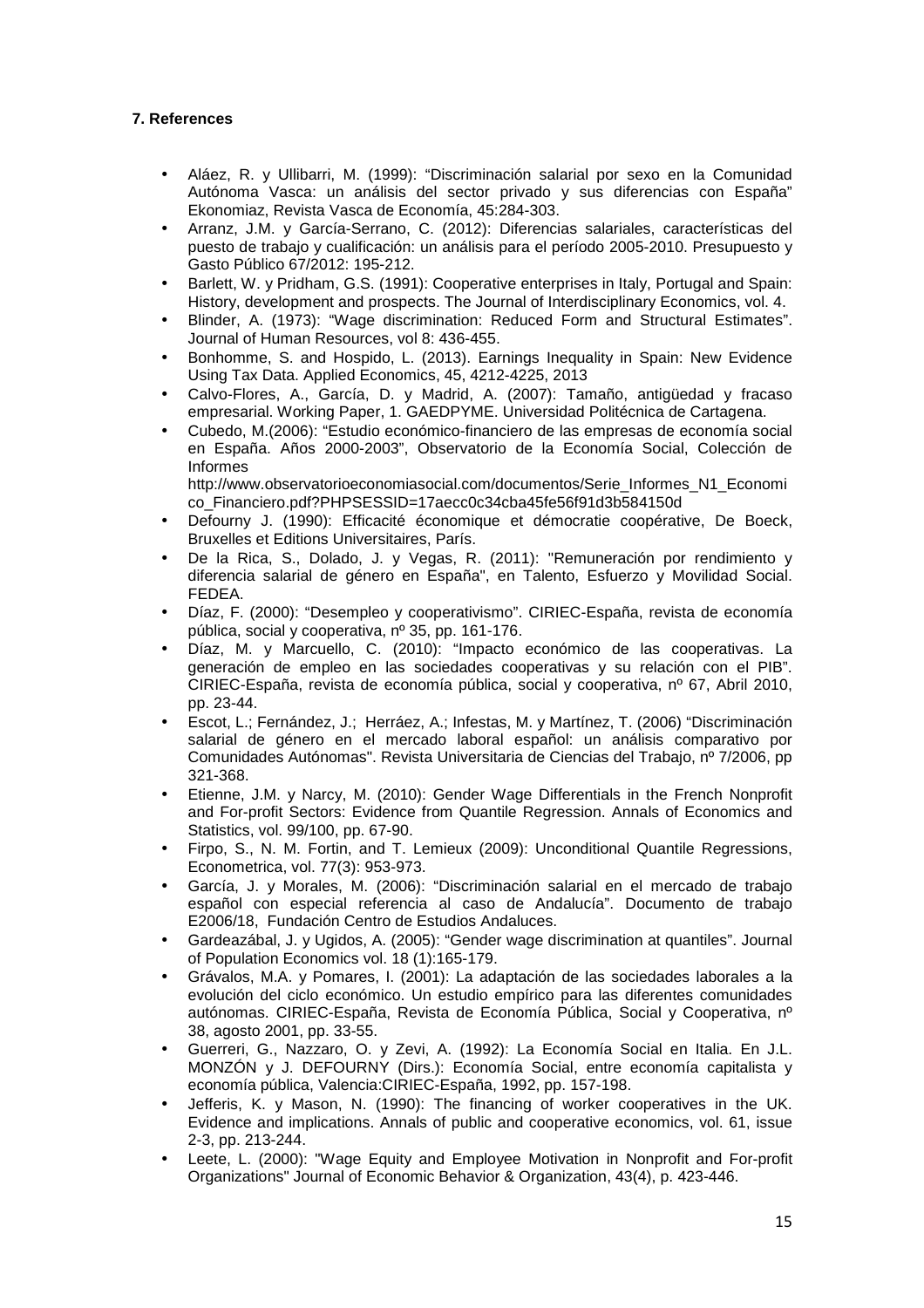- Ley 5/2011, de 29 de marzo, de Economía Social.
- Martínez, M.I., (2011): "El impacto socioeconómico de los valores de las empresas de Economía Social". Confederación Empresarial Española de la Economía Social.
- Martínez, M., Guillo, N., Santero, R. y Castro, R. (2011): Trayectorias laborales de las mujeres que ocupan puestos de alta cualificación. Colección EME. Ministerio de Sanidad, Política Social e Igualdad.
- Moreno,G., Rodríguez, J. y Vera, J. (1996): "La participación laboral femenina y la discriminación salarial en España", Madrid, Consejo Económico y Social.
- Murillo, I. y Simón, H (2013): La gran recesión y el diferencial salarial por género en España. Ponencia en Jornadas de Economía Laboral, Madrid 2013.
- Narcy, M. (2006): « La discrimination salariale au sein des secteurs associatif et privé français », in Économie Sociale et Droit, économie et droit du travail, sous la direction de C. Bourreau-Dubois et B. Jeandidier, Tome 1, L'Harmattan, 2006, p. 324-336.
- Oliver, J. (2005): "Diferencias salariales entre mujeres y hombres en la Unión Europea: una aproximación para algunas características individuales y del puesto de trabajo" Índice Laboral Manpower, Manpower, julio 2005.
- Oaxaca, R. (1973): "Male-female wage differentials in urban labour markets". International Economic Review, vol 14(3): 693-709.
- Pérez, S. e Hidalgo, A. (2000): Los salarios en España. Argentaria/ Visor, Madrid.
- Petrongolo, Barbara. 2004. Gender segregation in employment contracts. Journal of the European Economic Association Papers and Proceedings vol 2: 331–45
- Voets, N. (1990): The financing of worker coopertives in the Netherlands. Annales de l'Economie Publique, Sociale et Cooperative, nº. 2-3,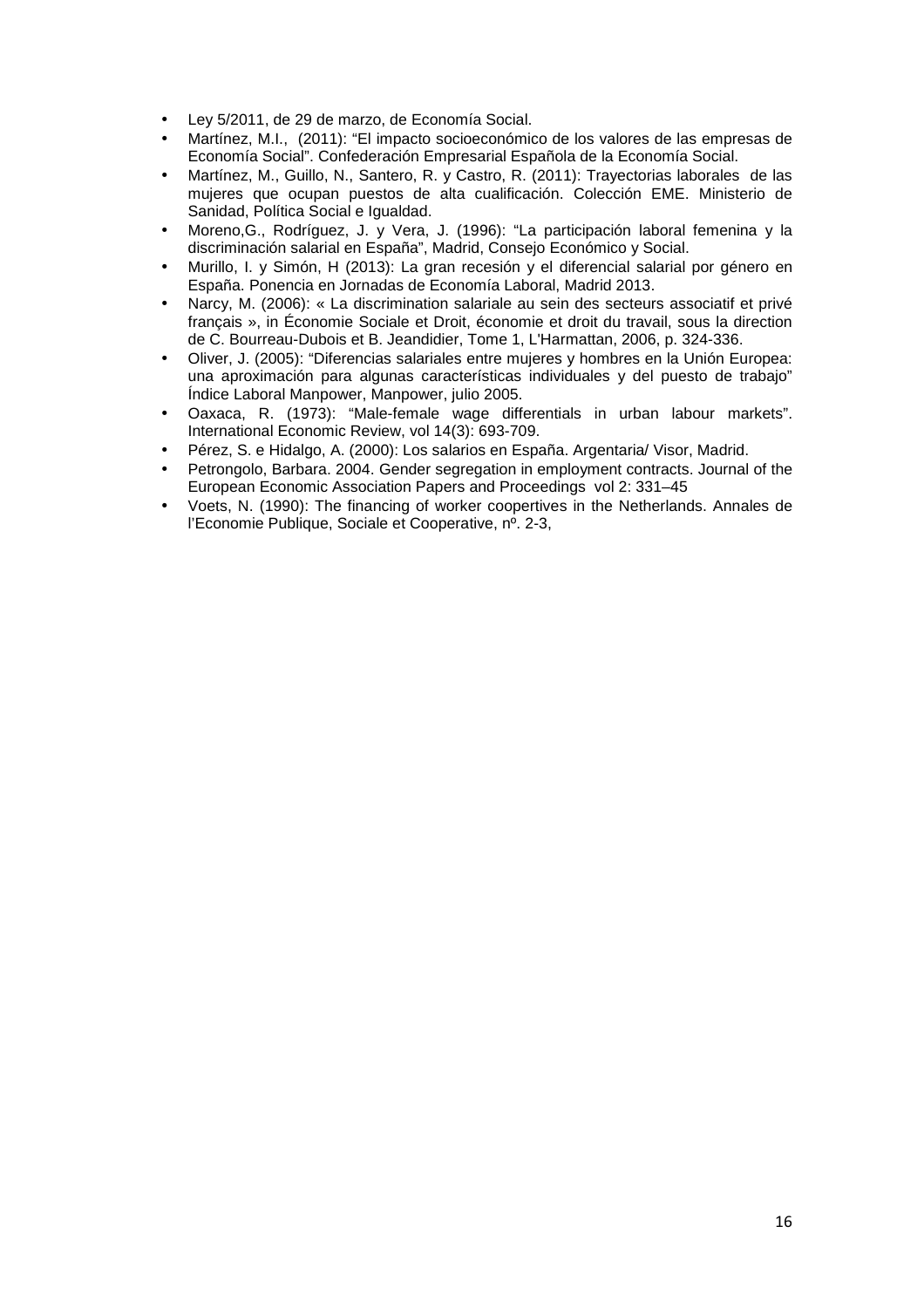## **8. Anexes**

Table A.1. Wage regression, social economy.

|                             | Men            |          | Women       |                   |
|-----------------------------|----------------|----------|-------------|-------------------|
| Variable                    | Coefficient    | St. Dev. | Coefficient | St. Dev.          |
| Age                         | 0.001          | 0.001    | 0.002       | $0.001*$          |
| Tenure                      | 0.006          | $0.002*$ | 0.008       | $0.003*$          |
| Firm's age                  | 0.005          | $0.001*$ | 0.003       | $0.001*$          |
| Permanent contract          | $-0.064$       | $0.023*$ | $-0.166$    | $0.026*$          |
| Full-time contract          | 0.056          | 0.033    | $-0.026$    | 0.027             |
| Disability                  | 0.050          | $0.024*$ | 0.018       | 0.031             |
| Occupational groups         |                |          |             |                   |
| gcotiza1                    | 0.951          | $0.057*$ | 0.741       | $0.067*$          |
| gcotiza2                    | 0.705          | $0.060*$ | 0.641       | $0.055*$          |
| gcotiza3                    | 0.687          | $0.046*$ | 0.574       | $0.070*$          |
| gcotiza4                    | 0.490          | $0.059*$ | 0.231       | $0.069*$          |
| gcotiza5                    | 0.438          | $0.037*$ | 0.331       | $0.039*$          |
| gcotiza6                    | 0.123          | $0.057*$ | 0.031       | 0.075             |
| gcotiza7                    | 0.268          | $0.045*$ | 0.259       | $0.039*$          |
| gcotiza8                    | 0.351          | $0.028*$ | 0.213       | $0.052*$          |
| qcotiza9                    | 0.181          | $0.036*$ | 0.216       | $0.045*$          |
| Sector of economic activity |                |          |             |                   |
| actieco1                    | 0.069          | 0.076    | 0.031       | 0.084             |
| actieco <sub>2</sub>        | 0.187          | 0.141    | 0.003       | 0.305             |
| actieco3                    | 0.119          | 0.081    | 0.297       | $0.124*$          |
| actieco4                    | 0.017          | 0.076    | $-0.006$    | 0.082             |
| actieco5                    | 0.050          | 0.088    | 0.073       | 0.121             |
| actieco6                    | $-0.095$       | 0.103    | 0.014       | 0.105             |
| actieco7                    | $-0.212$       | 0.117    | $-0.233$    | 0.146             |
| actieco8                    | 0.319          | $0.084*$ | 0.431       | $0.090*$          |
| actieco10                   | $-0.041$       | 0.081    | 0.089       | 0.088             |
| actieco11                   | 0.797          | 0.447    | --          | --                |
| actieco12                   | 0.063          | 0.090    | 0.226       | $0.086*$          |
| actieco13                   | 0.021          | 0.077    | 0.128       | 0.082             |
| <b>Education attainment</b> |                |          |             |                   |
| estu2                       | 0.076          | $0.022*$ | 0.066       | $0.028*$          |
| estu3                       | 0.130          | $0.054*$ | 0.144       | $0.058*$          |
| estu4                       | 0.145          | $0.028*$ | 0.180       | $0.033*$          |
| estu <sub>5</sub>           | 0.222          | $0.046*$ | 0.200       | $0.045*$          |
| Firm's size                 |                |          |             |                   |
| tam2                        | 0.060          | 0.055    | 0.065       | 0.078             |
| tam3                        | 0.099          | 0.055    | 0.100       | 0.078             |
| tam4                        | 0.044          | 0.057    | 0.091       | 0.078             |
| tam <sub>5</sub>            | 0.167          | $0.060*$ | 0.201       | $0.079*$          |
| Place of residence          |                |          |             |                   |
| ccaa1                       | 0.083          | $0.041*$ | 0.260       | $0.048*$          |
| ccaa2                       | 0.134          | $0.062*$ | 0.242       | $0.080*$          |
| ccaa3                       | 0.137          | 0.071    | 0.299       | $0.085*$          |
| ccaa4                       | 0.074          | 0.081    | 0.401       | $0.098*$          |
| ccaa5                       | 0.083          | 0.062    | 0.217       | $0.071*$          |
| ccaa6                       | 0.021          | 0.096    | 0.255       | $0.121*$          |
| ccaa7                       | 0.039          | 0.051    | 0.086       | 0.070             |
| ccaa8                       | 0.097          | 0.052    | 0.218       | $0.070*$          |
|                             | 0.161          | $0.044*$ | 0.221       | $0.052*$          |
| ccaa9                       | 0.003          | 0.043    | 0.116       | $0.050*$          |
| ccaa10                      | 0.051          |          |             | $0.085*$          |
| ccaa11                      |                | 0.063    | 0.201       |                   |
| ccaa12                      | 0.053<br>0.091 | 0.056    | 0.129       | 0.070<br>$0.057*$ |
| ccaa13                      |                | 0.049    | 0.302       |                   |
| ccaa15                      | 0.003          | 0.163    | 0.655       | $0.200*$          |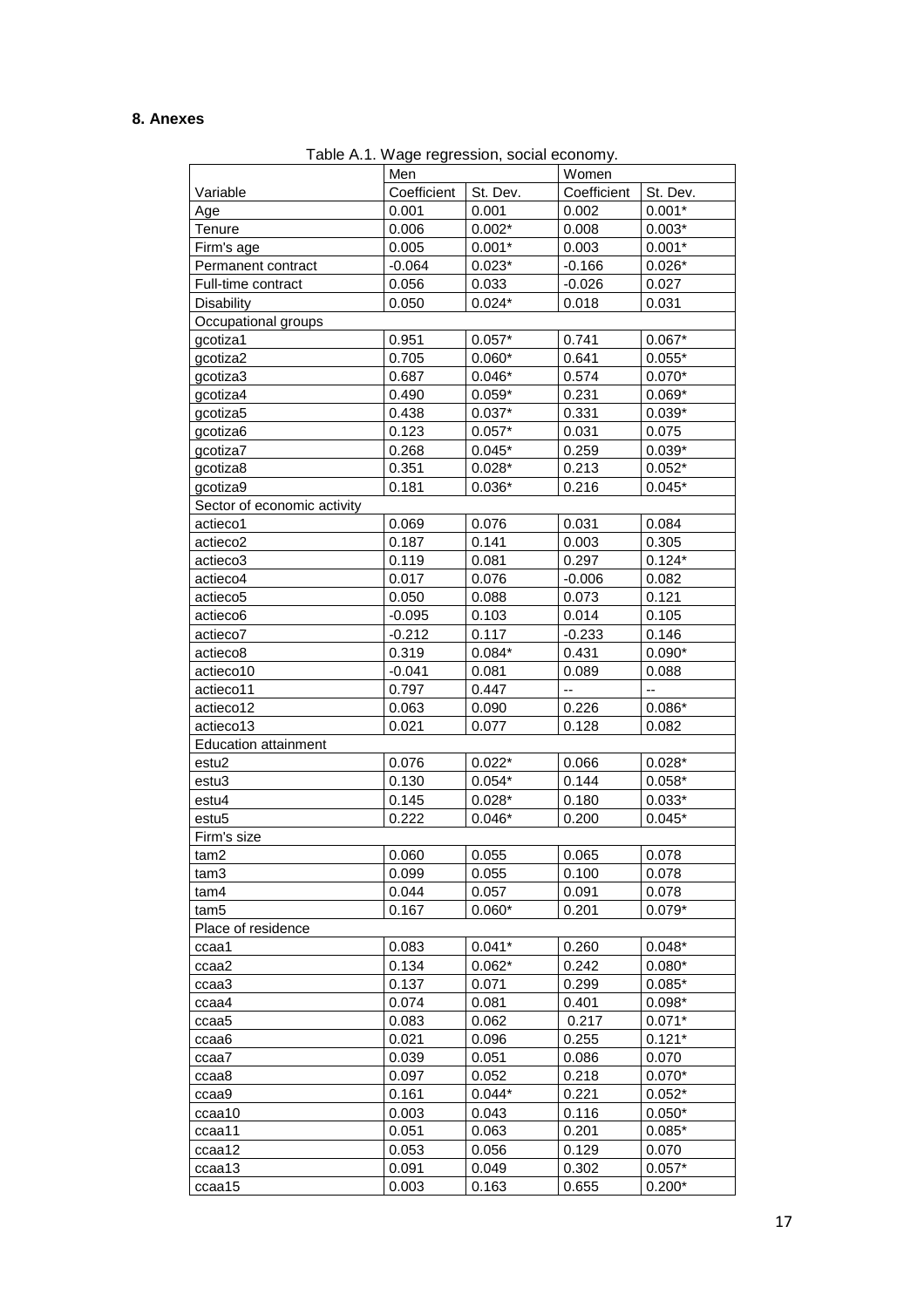| ccaa16            | 0.073 | 0.102    | 0.323  | $0.119*$  |
|-------------------|-------|----------|--------|-----------|
| Intercept         | 3.186 | $0.106*$ | 3.007  | $10.124*$ |
| I Nº observations | 7023  |          | 5513   |           |
| $R^2$             | 0.213 |          | 0.1975 |           |

\* Significance coefficient 5%. Source: Own calculations

Tabla 1. Resultados de la estimación de las ecuaciones salariales para trabajadores/as de empresas pertenecientes al grupo de control

|                             | Men         |          | Women    |             |
|-----------------------------|-------------|----------|----------|-------------|
| Variable                    | Coefficient | St. Dev. |          | Coefficient |
| Age                         | 0.004       | $0.001*$ | 0.003    | $0.001*$    |
| Tenure                      | 0.000       | 0.002    | 0.002    | 0.002       |
| Firm's age                  | 0.002       | $0.001*$ | 0.003    | $0.001*$    |
| Permanent contract          | $-0.113$    | $0.024*$ | $-0.140$ | $0.025*$    |
| Full-time contract          | $-0.046$    | 0.033    | $-0.096$ | $0.022*$    |
| <b>Disability</b>           | 0.071       | 0.103    | 0.055    | 0.156       |
| Occupational groups         |             |          |          |             |
| gcotiza1                    | 1.051       | $0.045*$ | 0.799    | $0.052*$    |
| qcotiza2                    | 0.656       | $0.054*$ | 0.542    | $0.051*$    |
| gcotiza3                    | 0.687       | $0.042*$ | 0.660    | $0.053*$    |
| gcotiza4                    | 0.466       | $0.047*$ | 0.423    | $0.053*$    |
| gcotiza5                    | 0.385       | $0.038*$ | 0.311    | $0.038*$    |
| gcotiza6                    | 0.191       | $0.061*$ | 0.085    | 0.057       |
| gcotiza7                    | 0.202       | $0.045*$ | 0.135    | $0.036*$    |
| gcotiza8                    | 0.253       | $0.030*$ | 0.181    | $0.045*$    |
| gcotiza9                    | 0.155       | $0.035*$ | 0.093    | 0.043       |
| Sector of economic activity |             |          |          |             |
| actieco1                    | $-0.049$    | 0.067    | 0.032    | 0.064       |
| actieco <sub>2</sub>        | 0.130       | 0.127    | 0.257    | 0.164       |
| actieco3                    | $-0.047$    | 0.072    | 0.192    | $0.090*$    |
| actieco4                    | $-0.056$    | 0.067    | 0.000    | 0.062       |
| actieco5                    | 0.058       | 0.077    | 0.166    | 0.104       |
| actieco6                    | 0.023       | 0.095    | 0.067    | 0.089       |
| actieco7                    | $-0.259$    | $0.100*$ | 0.116    | 0.117       |
| actieco8                    | 0.240       | $0.075*$ | 0.347    | $0.070*$    |
| actieco10                   | $-0.138$    | 0.074    | $-0.054$ | 0.068       |
| actieco11                   | $-0.404$    | 0.215    | $-0.172$ | 0.235       |
| actieco12                   | $-0.226$    | $0.078*$ | $-0.039$ | 0.065       |
| actieco13                   | $-0.111$    | 0.072    | $-0.012$ | 0.063       |
| <b>Education attainment</b> |             |          |          |             |
| estu <sub>2</sub>           | 0.048       | $0.024*$ | 0.035    | 0.028       |
| estu <sub>3</sub>           | 0.088       | 0.046    | $-0.045$ | 0.048       |
| estu4                       | 0.106       | $0.026*$ | 0.123    | $0.030*$    |
| estu <sub>5</sub>           | 0.200       | $0.037*$ | 0.215    | $0.036*$    |
| Firm's size                 |             |          |          |             |
| tam2                        | 0.165       | $0.056*$ | 0.194    | $0.062*$    |
| tam3                        | 0.274       | $0.055*$ | 0.307    | $0.062*$    |
| tam4                        | 0.391       | $0.056*$ | 0.334    | $0.062*$    |
| tam <sub>5</sub>            | 0.415       | $0.057*$ | 0.396    | $0.062*$    |
| Place of residence          |             |          |          |             |
| ccaa1                       | $-0.038$    | 0.055    | 0.041    | 0.062       |
| ccaa2                       | 0.109       | 0.070    | $-0.007$ | 0.083       |
| ccaa3                       | $-0.001$    | 0.080    | 0.100    | 0.089       |
| ccaa4                       | $-0.062$    | 0.078    | 0.276    | $0.089*$    |
| ccaa5                       | $-0.120$    | 0.066    | 0.000    | 0.074       |
| ccaa6                       | 0.079       | 0.086    | $-0.154$ | 0.112       |
| ccaa7                       | 0.025       | 0.061    | 0.060    | 0.071       |
| ccaa8                       | $-0.018$    | 0.061    | 0.107    | 0.073       |
| ccaa9                       | 0.112       | $0.053*$ | 0.192    | $0.059*$    |
| ccaa10                      | $-0.005$    | 0.056    | 0.042    | 0.063       |
| ccaa11                      | $-0.261$    | $0.083*$ | $-0.117$ | 0.100       |
| ccaa12                      | $-0.048$    | 0.060    | 0.022    | 0.069       |
| ccaa13                      | 0.070       | 0.054    | 0.138    | $0.060*$    |